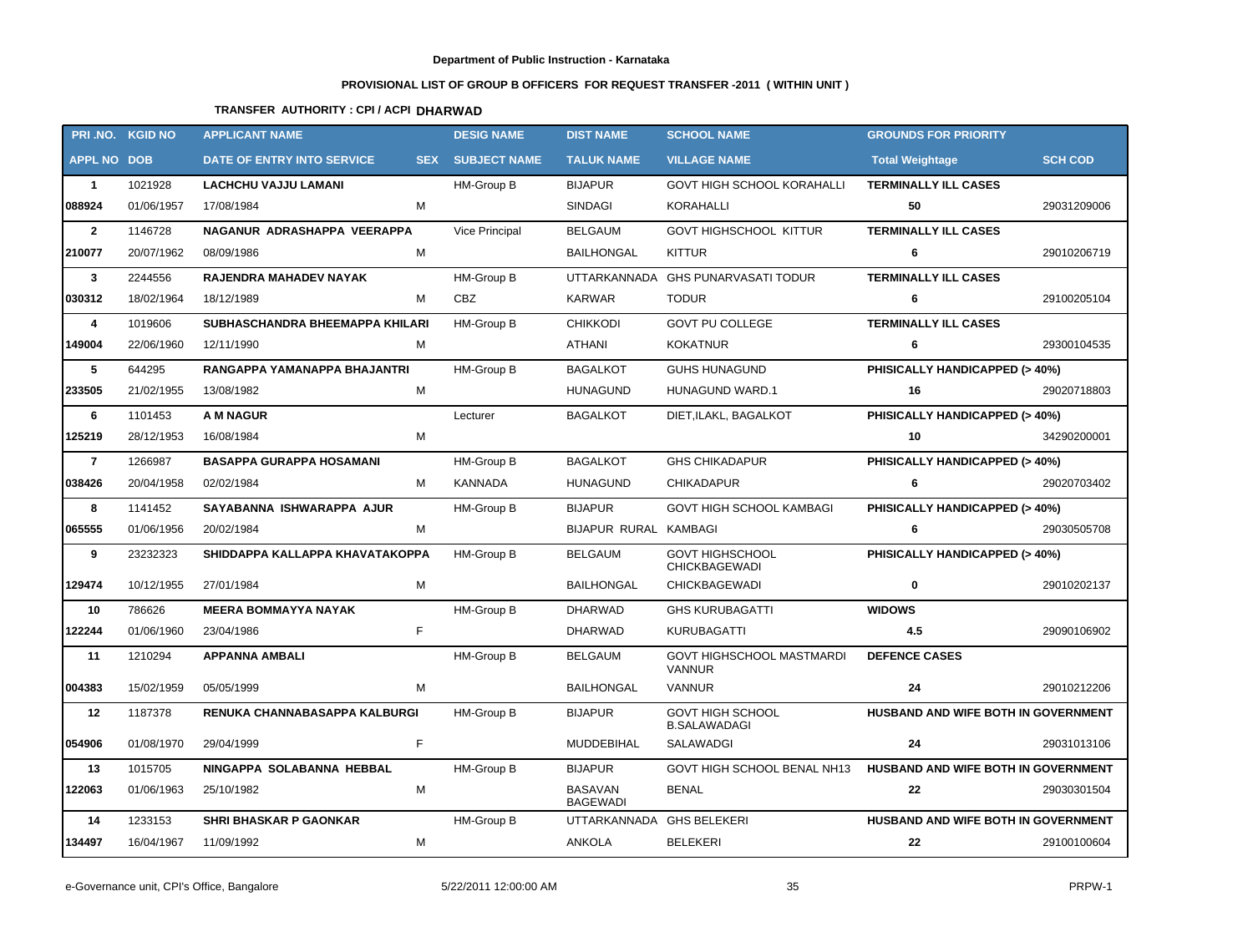| 15               | 1473915    | REVAKKA MADIWALAYYA MATHAD               | <b>Block Resource</b><br>Coordinator (BRC) | <b>CHIKKODI</b>                   | <b>BRC, HUKKERI</b>                                             | <b>HUSBAND AND WIFE BOTH IN GOVERNMENT</b> |             |
|------------------|------------|------------------------------------------|--------------------------------------------|-----------------------------------|-----------------------------------------------------------------|--------------------------------------------|-------------|
| 234518           | 01/06/1970 | F<br>30/04/1999                          |                                            | <b>HUKKERI</b>                    | <b>BRC, HUKKERI</b>                                             | 18                                         | 30293007195 |
| 16               | 1573797    | <b>IMAMSAB R AKKI</b>                    | <b>Block Resource</b><br>Coordinator (BRC) | <b>GADAG</b>                      | BRC, RON                                                        | HUSBAND AND WIFE BOTH IN GOVERNMENT        |             |
| 225456           | 12/10/1971 | M<br>04/05/1999                          |                                            | <b>RON</b>                        | BRC, RON                                                        | 17                                         | 30290804045 |
| 17               | 659718     | <b>VIJAYAKUAMAR VIRUPAXI SURYAVANSHI</b> | Lecturer                                   | <b>BELGAUM</b>                    | DIET, BELGAUM                                                   | <b>HUSBAND AND WIFE BOTH IN GOVERNMENT</b> |             |
| 233318           | 15/02/1956 | 24/09/1999<br>M                          |                                            | <b>BELGAUM</b><br>RURAL.          |                                                                 | 16.5                                       | 34290100005 |
| 18               | 1156719    | <b>BHIMU BHILU RATHOD</b>                | Asst. Director - MMS SIRSI                 |                                   | MMS, TQ PANCHAYATH, JOIDA                                       | HUSBAND AND WIFE BOTH IN GOVERNMENT        |             |
| 244978           | 01/06/1961 | M<br>23/09/1985                          |                                            |                                   |                                                                 | 16                                         | 36291011064 |
| 19               | 1187428    | <b>UDAY RAMACHANDRA NAIK</b>             | <b>Block Resource</b><br>Coordinator (BRC) | UTTARKANNADA BRC, KUMTA           |                                                                 | <b>HUSBAND AND WIFE BOTH IN GOVERNMENT</b> |             |
| 118397           | 01/07/1974 | 03/05/1999<br>м                          |                                            | <b>KUMTA</b>                      | <b>BRC, KUMTA</b>                                               | 16                                         | 30291005058 |
| 20               | 828759     | <b>BASAVARAJ CHANABASAPPA PUJARI</b>     | HM-Group B                                 | <b>BAGALKOT</b>                   | <b>GOVT URDU HS RABAKAVI</b>                                    | HUSBAND AND WIFE BOTH IN GOVERNMENT        |             |
| 120161           | 20/04/1962 | 04/05/1999<br>M                          |                                            | <b>JAMAKHANDI</b>                 | JAMAKHANDI WARD.NO.30                                           | 15                                         | 29020910301 |
| 21               | 1381144    | VEERAPAXAPPA V NADAVINAMANI              | <b>Block Resource</b><br>Coordinator (BRC) | <b>GADAG</b>                      | <b>BRC, SHIRHATTI</b>                                           | HUSBAND AND WIFE BOTH IN GOVERNMENT        |             |
| 225931           | 15/05/1973 | M<br>04/05/1999                          |                                            | <b>SHIRHATTI</b>                  | <b>BRC, SHIRHATTI</b>                                           | 15                                         | 30290805046 |
| $22\phantom{.0}$ | 1573804    | <b>BASAVARAJ SIDDAPPA TALAWAR</b>        | <b>Block Resource</b><br>Coordinator (BRC) | <b>BAGALKOT</b>                   | <b>GHS BADAMI CITY</b>                                          | HUSBAND AND WIFE BOTH IN GOVERNMENT        |             |
| 094032           | 20/07/1970 | 04/05/1999<br>м                          |                                            | BADAMI                            | <b>BADAMI WARD NO.5</b>                                         | 14                                         | 29020115502 |
| 23               | 1198751    | <b>PANDURANG SHIVAJI DESAI</b>           | HM-Group B                                 | <b>SIRSI</b>                      | <b>GOVT HIGHSCHOOL RAMNAGAR</b>                                 | <b>HUSBAND AND WIFE BOTH IN GOVERNMENT</b> |             |
| 242191           | 22/03/1955 | M<br>30/01/1984                          |                                            | <b>JOIDA</b>                      | <b>RAMNAGAR</b>                                                 | 6                                          | 29101102008 |
| 24               | 1017924    | PANCHAKASHRI SHANKARAPPA ANGADI          | HM-Group B                                 | <b>BAGALKOT</b>                   | <b>GHS INGALAGI</b>                                             | HUSBAND AND WIFE BOTH IN GOVERNMENT        |             |
| 209993           | 21/05/1963 | 31/08/1988<br>м                          |                                            | <b>HUNAGUND</b>                   | <b>INGALGI</b>                                                  | 6                                          | 29020708702 |
| 25               | 1126948    | IQBAL AHMED ABDUL LATIF KAZI             | HM-Group B                                 | <b>BIJAPUR</b>                    | GOVT HIGH SCHOOL YAMBHATNAL HUSBAND AND WIFE BOTH IN GOVERNMENT |                                            |             |
| 072492           | 30/06/1962 | M<br>31/01/1990                          |                                            | <b>BASAVAN</b><br><b>BAGEWADI</b> | YAMBTANAL                                                       | 6                                          | 29030312402 |
| 26               | 1418025    | SHASHIKANT HANAMANTAPPA HUNAGUND         | <b>HM-Group B</b>                          | <b>BAGALKOT</b>                   | <b>GHS JAMBALDINNI</b>                                          | HUSBAND AND WIFE BOTH IN GOVERNMENT        |             |
| 142818           | 01/08/1966 | M<br>01/08/1994                          |                                            | <b>HUNAGUND</b>                   | <b>JAMBALDINNI</b>                                              | 6                                          | 29020709003 |
| 27               | 1313004    | <b>BASAVARAJ M HATTI</b>                 | HM-Group B                                 | <b>BAGALKOT</b>                   | <b>GHS UTTUR</b>                                                | HUSBAND AND WIFE BOTH IN GOVERNMENT        |             |
| 131087           | 01/06/1965 | M<br>25/08/1994                          |                                            | <b>MUDHOL</b>                     | <b>UTTUR</b>                                                    | 6                                          | 29021107303 |
| 28               | 448407     | <b>P N NAIK</b>                          | HM-Group B                                 | <b>SIRSI</b>                      | G.H.SG. JAVALIGALLI HA                                          | HUSBAND AND WIFE BOTH IN GOVERNMENT        |             |
| 032222           | 02/06/1952 | M<br>03/11/1975                          |                                            | HALIYAL                           | HALIYAL                                                         | 5                                          | 29100428008 |
| 29               | 709382     | PRAKASH VITTAPPA JADHAV                  | HM-Group B                                 | GADAG                             | <b>GOVT G HS NARAGUND</b>                                       | HUSBAND AND WIFE BOTH IN GOVERNMENT        |             |
| 160658           | 30/09/1955 | M<br>10/12/1982                          |                                            | NARAGUND                          | NARAGUND                                                        | 5                                          | 29080303123 |
| 30               | 1018367    | <b>VIDYA HARI JOSHI</b>                  | HM-Group B                                 | <b>BELGAUM</b>                    | GOVT HIGHSCHOOL MASTMARDI                                       | HUSBAND AND WIFE BOTH IN GOVERNMENT        |             |
| 231155           | 01/07/1965 | F<br>20/06/1989                          |                                            | BELGAUM<br>RURAL.                 | <b>MASTMARDI</b>                                                | 4.5                                        | 29010408102 |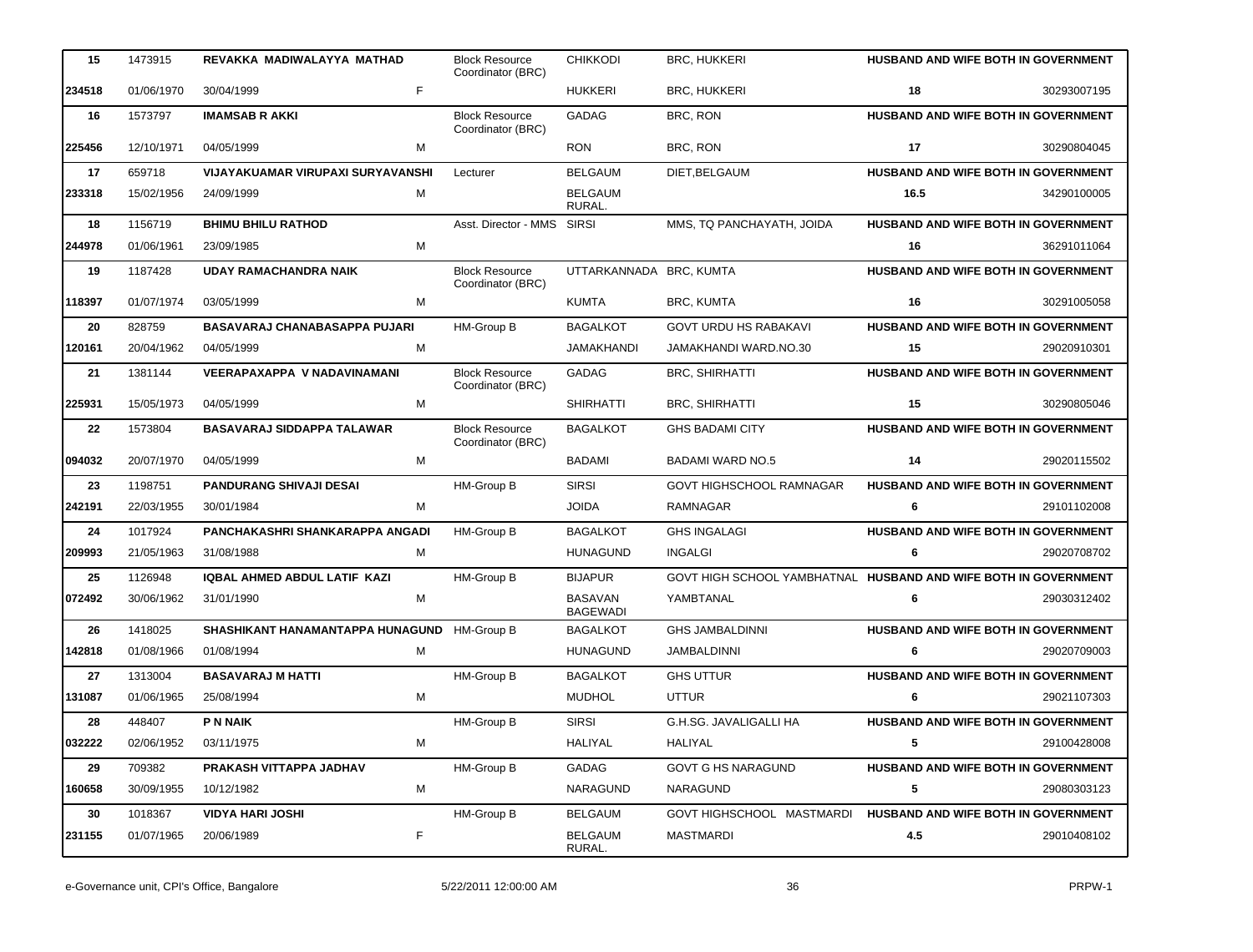| 31     | 1069990    | <b>RAJAMMA G NAYAK</b>              |    | <b>HM-Group B</b>                          | <b>BELGAUM</b>           | GOVT HIGHSCHOOL KARDIGUDDI HUSBAND AND WIFE BOTH IN GOVERNMENT |                                      |             |
|--------|------------|-------------------------------------|----|--------------------------------------------|--------------------------|----------------------------------------------------------------|--------------------------------------|-------------|
| 181552 | 11/03/1965 | 01/01/1990                          | F  |                                            | <b>BELGAUM</b><br>RURAL. | <b>KARDIGUDDI</b>                                              | 4.5                                  | 29010405603 |
| 32     | 1161670    | <b>JAYASHREE M SANKH</b>            |    | <b>HM-Group B</b>                          | <b>BAGALKOT</b>          | <b>GHS ACHANUR</b>                                             | HUSBAND AND WIFE BOTH IN GOVERNMENT  |             |
| 176260 | 01/05/1964 | 05/01/1990                          | F  |                                            | <b>BAGALKOT</b>          | <b>ACHANUR</b>                                                 | $\mathbf{2}$                         | 29020200102 |
| 33     | 1573503    | <b>BASAVARAJ KUSUGAL</b>            |    | HM-Group B                                 | GADAG                    | SKNK GOVT HS HARLAPUR                                          | HUSBAND OR WIFE IN GOVERNMENT        |             |
| 130881 | 30/07/1964 | 03/05/1999                          | м  |                                            | <b>GADAG RURAL</b>       | HARLAPUR                                                       | 24                                   | 29080602303 |
| 34     | 1187295    | <b>KEMPANNA NANDER SATTEPPA</b>     |    | HM-Group B                                 | <b>BELGAUM</b>           | GOVT HIGHSCHOOL HANABARATTI HUSBAND OR WIFE IN GOVERNMENT      |                                      |             |
| 227578 | 01/03/1963 | 05/05/1999                          | м  |                                            | <b>BAILHONGAL</b>        | HANABARATTI                                                    | 24                                   | 29010205604 |
| 35     | 1187370    | SHIVANAND BHIMAPPA HELAVAR          |    | HM-Group B                                 | <b>BAGALKOT</b>          | <b>GHS HERAKAL</b>                                             | <b>HUSBAND OR WIFE IN GOVERNMENT</b> |             |
| 235196 | 18/06/1959 | 06/05/1999                          | м  |                                            | <b>BILAGI</b>            | HERAKAL                                                        | 24                                   | 29020603105 |
| 36     | 584933     | <b>MAITRADEVI PARAPPA RADDER</b>    |    | <b>HM-Group B</b>                          | <b>BELGAUM</b>           | GOVT HIGHSCHOOL MUDAKAVI                                       | <b>HUSBAND OR WIFE IN GOVERNMENT</b> |             |
| 059773 | 01/06/1965 | 05/05/1999                          | F  |                                            | RAMDURG                  | MUDAKAVI                                                       | 22                                   | 29011107203 |
| 37     | 747469     | KANAKAPPA SHARA NABASAPPA TEGGI     |    | <b>HM-Group B</b>                          | <b>BAGALKOT</b>          | <b>GHS MIRJI</b>                                               | <b>HUSBAND OR WIFE IN GOVERNMENT</b> |             |
| 178152 | 15/01/1963 | 20/11/1999                          | м  |                                            | <b>MUDHOL</b>            | <b>MIRJI</b>                                                   | 22                                   | 29021105603 |
| 38     | 1573757    | <b>SUJATA S BALEKUNDRI</b>          |    | HM-Group B                                 | <b>BELGAUM</b>           | <b>GOVT HS KALLEHOL KALLEHOL</b>                               | HUSBAND OR WIFE IN GOVERNMENT        |             |
| 090958 | 05/01/1974 | 03/05/1999                          | F  |                                            | <b>BELGAUM</b><br>RURAL. | KALLEHOL                                                       | 21                                   | 29010405303 |
| 39     | 1573627    | <b>BASAPPA SHANKAREPPA SAVALAGI</b> |    | HM-Group B                                 | <b>BAGALKOT</b>          | <b>GOVT HS HIREPADASALAGI</b>                                  | HUSBAND OR WIFE IN GOVERNMENT        |             |
| 061476 | 20/06/1974 | 03/05/1999                          | м  |                                            | <b>JAMAKHANDI</b>        | <b>HIREPADASALAGI</b>                                          | 20                                   | 29020902110 |
| 40     | 1573529    | DAYANAND MARIYAPPA YAVAGAL          |    | HM-Group B                                 | <b>BAGALKOT</b>          | <b>GHS HULAGERI</b>                                            | <b>HUSBAND OR WIFE IN GOVERNMENT</b> |             |
| 086688 | 01/06/1969 | 17/11/1999                          | м  |                                            | BADAMI                   | KAGALGOMB                                                      | 20                                   | 29020106806 |
| 41     | 1573520    | ANITA BASANAGOUDA PATIL             |    | <b>HM-Group B</b>                          | <b>CHIKKODI</b>          | <b>GHS SATTI</b>                                               | <b>HUSBAND OR WIFE IN GOVERNMENT</b> |             |
| 085340 | 01/07/1971 | 17/11/1999                          | F. |                                            | ATHANI                   | <b>SATTI</b>                                                   | 20                                   | 29300106814 |
| 42     | 1330775    | <b>SHARADA ANNAPPA NAIK</b>         |    | HM-Group B                                 | UTTARKANNADA GHS BELKE   |                                                                | HUSBAND OR WIFE IN GOVERNMENT        |             |
| 025128 | 04/05/1966 | 30/04/1999                          | F  |                                            | <b>BHATKAL</b>           | <b>BELKE</b>                                                   | 16                                   | 29100904008 |
| 43     | 1149171    | SHRISHAILAPPA PARASAPPA CHALAWADI   |    | <b>HM-Group B</b>                          | <b>BAGALKOT</b>          | GHS KOLUR P.K                                                  | HUSBAND OR WIFE IN GOVERNMENT        |             |
| 227169 | 08/09/1955 | 25/09/1986                          | м  |                                            | <b>BILAGI</b>            | <b>KOLUR</b>                                                   | 14                                   | 29020603805 |
| 44     | 1432927    | SHRI VENKATRAY NAYAK                |    | <b>Block Resource</b><br>Coordinator (BRC) | UTTARKANNADA BRC, ANKOLA |                                                                | HUSBAND OR WIFE IN GOVERNMENT        |             |
| 111581 | 02/06/1971 | 04/05/1999                          | м  |                                            | ANKOLA                   | <b>BRC, ANKOLA</b>                                             | 14                                   | 30291001054 |
| 45     | 1331410    | <b>MANGALALAXMI M PATIL</b>         |    | HM-Group B                                 | UTTARKANNADA GHS KENI    |                                                                | <b>HUSBAND OR WIFE IN GOVERNMENT</b> |             |
| 085462 | 27/08/1968 | 30/04/1999                          | F  |                                            | ANKOLA                   | KENI                                                           | 12.5                                 | 29100111901 |
| 46     | 1042992    | MUTTAPPA SHETTAPPA PUJAR            |    | HM-Group B                                 | GADAG                    | <b>GOVT HS JANTLI SHIRUR</b>                                   | HUSBAND OR WIFE IN GOVERNMENT        |             |
| 019430 | 01/08/1959 | 25/01/1984                          | м  |                                            | <b>MUNDARAGI</b>         | JANTLI                                                         | 12                                   | 29080200502 |
| 47     | 1471927    | VIJAYA BENAKATTI LAXMAN             |    | HM-Group B                                 | <b>BELGAUM</b>           | <b>GOVT HIGH SCHOOL VANTMURI</b><br>COLONY W.NO.53.BGM.CITY.   | <b>HUSBAND OR WIFE IN GOVERNMENT</b> |             |
| 241292 | 23/07/1970 | 04/05/1999                          | F  |                                            | <b>BELGAUM CITY</b>      | W.NO.53.BGM.CITY.                                              | $12$                                 | 29010305316 |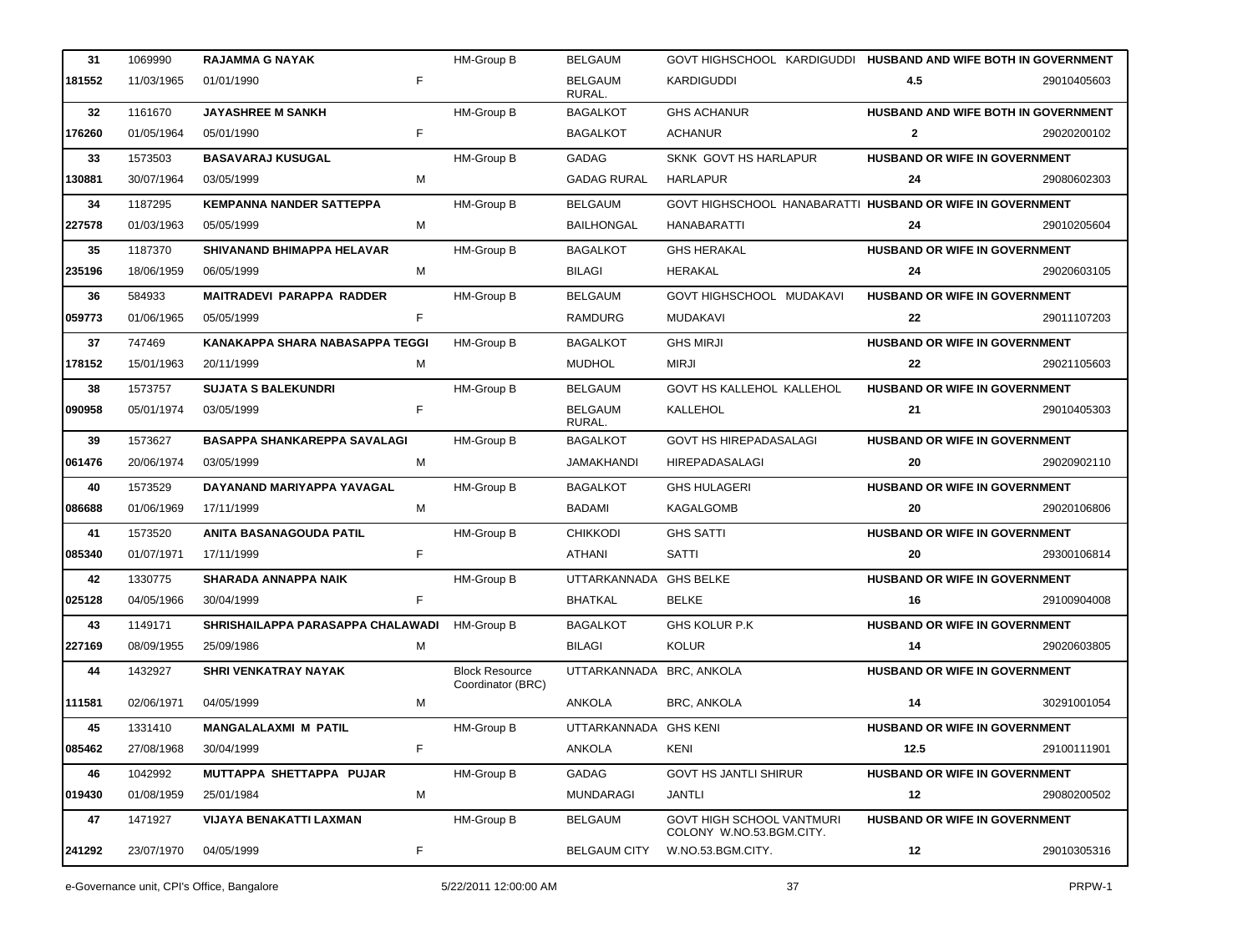| 48     | 381296     | RAMAKRISHNA REVAPPA SADALAGI                      |    | <b>Block Resource</b><br>Coordinator (BRC) | <b>BAGALKOT</b>          | <b>BRC, MUDHOL</b>            | <b>HUSBAND OR WIFE IN GOVERNMENT</b> |             |
|--------|------------|---------------------------------------------------|----|--------------------------------------------|--------------------------|-------------------------------|--------------------------------------|-------------|
| 147578 | 10/05/1970 | 29/04/1999                                        | M  |                                            | <b>MUDHOL</b>            | BRC, MUDHOL                   | 11                                   | 30290211012 |
| 49     | 1395002    | BASANAGOUDA VENKANAGOUDA PATIL                    |    | HM-Group B                                 | <b>BAGALKOT</b>          | <b>GIRLS GHS BILAGI</b>       | <b>HUSBAND OR WIFE IN GOVERNMENT</b> |             |
| 122824 | 28/10/1971 | 19/11/1999                                        | м  |                                            | <b>BILAGI</b>            | <b>BILAGI WARD NO.2</b>       | 11                                   | 29020608006 |
| 50     | 660242     | RAVINDRA LAXMAN MALAGAVI                          |    | HM-Group B                                 | GADAG                    | <b>GOVT HS KANAKIKOPPA</b>    | HUSBAND OR WIFE IN GOVERNMENT        |             |
| 246833 | 23/06/1952 | 23/08/1982                                        | М  |                                            | NARAGUND                 | KANAKIKOPPA                   | 6                                    | 29080300702 |
| 51     | 1021115    | PARUTAPPA SANGAPPA YARAGAL                        |    | HM-Group B                                 | <b>BAGALKOT</b>          | <b>GUHS KALADAGI</b>          | HUSBAND OR WIFE IN GOVERNMENT        |             |
| 225284 | 01/06/1958 | 25/01/1984                                        | м  |                                            | <b>BAGALKOT</b>          | KALADGI                       | 6                                    | 29020204715 |
| 52     | 1197735    | <b>PRABHAVATI B NAYAK</b>                         |    | HM-Group B                                 | <b>UTTARKANNADA</b>      | <b>GHS KALLESHWAR</b>         | <b>HUSBAND OR WIFE IN GOVERNMENT</b> |             |
| 087448 | 06/12/1959 | 27/01/1984                                        | F. |                                            | ANKOLA                   | KALLESHWAR                    | 6                                    | 29100103603 |
| 53     | 1223216    | <b>MALLAPPA RAMAPPA BIRADAR</b>                   |    | HM-Group B                                 | <b>BAGALKOT</b>          | <b>GOVT HS TAMADADDI</b>      | <b>HUSBAND OR WIFE IN GOVERNMENT</b> |             |
| 086020 | 01/03/1958 | 23/02/1984                                        | M  |                                            | <b>JAMAKHANDI</b>        | TAMADADDI                     | 6                                    | 29020906502 |
| 54     | 1156879    | SHANTA SHIVAPPA TAKKALKI                          |    | <b>HM-Group B</b>                          | <b>BELGAUM</b>           | GOVT HIGHSCHOOL BELAVADI      | HUSBAND OR WIFE IN GOVERNMENT        |             |
| 229887 | 20/07/1960 | 30/07/1984                                        | F  |                                            | <b>BAILHONGAL</b>        | <b>BELAVADI</b>               | 6                                    | 29010201709 |
| 55     | 1101089    | RAMANAGOUDA SHANAKARAGOUDA<br><b>BALANAGOUDAR</b> |    | HM-Group B                                 | <b>BAGALKOT</b>          | <b>GOVT HS KITTALI</b>        | HUSBAND OR WIFE IN GOVERNMENT        |             |
| 121368 | 20/04/1955 | 16/08/1984                                        | M  |                                            | <b>BADAMI</b>            | KITTALI                       | 6                                    | 29020108901 |
| 56     | 1020807    | <b>K H HUDDAR</b>                                 |    | <b>HM-Group B</b>                          | <b>CHIKKODI</b>          | <b>G.H.S SAVADI</b>           | HUSBAND OR WIFE IN GOVERNMENT        |             |
| 246136 | 15/06/1962 | 28/08/1984                                        | м  |                                            | ATHANI                   | SAVADI                        | 6                                    | 29300106911 |
| 57     | 1142678    | <b>CHIDAMBAR D JOSHI</b>                          |    | HM-Group B                                 | <b>GADAG</b>             | GOVT HS RADDER NAGANUR        | HUSBAND OR WIFE IN GOVERNMENT        |             |
| 210679 | 18/07/1960 | 13/11/1984                                        | м  |                                            | NARAGUND                 | RADDER NAGANUR                | 6                                    | 29080302402 |
| 58     | 1146627    | <b>HULIYAPPA V GOUDA</b>                          |    | HM-Group B                                 | <b>SIRSI</b>             | G H S BISGOD                  | HUSBAND OR WIFE IN GOVERNMENT        |             |
| 037622 | 01/06/1961 | 23/12/1989                                        | М  |                                            | YELLAPUR                 | ANAGOD                        | 6                                    | 29100701103 |
| 59     | 1196953    | RAMACHANDRA CHIDAMBAR BHAT                        |    | HM-Group B                                 | <b>SIRSI</b>             | <b>GOVT HIGHSCHOOL BANDAL</b> | HUSBAND OR WIFE IN GOVERNMENT        |             |
| 231048 | 28/03/1955 | 31/03/1990                                        | м  |                                            | <b>SIRSI</b>             | SAMPAKHANDA                   | 6                                    | 29100308302 |
| 60     | 1371587    | <b>NAGAPPA BENAGERI</b>                           |    | <b>HM-Group B</b>                          | <b>SIRSI</b>             | <b>GOVT HIGHSCHOOL BHASHI</b> | HUSBAND OR WIFE IN GOVERNMENT        |             |
| 229995 | 01/05/1961 | 27/07/1994                                        | м  |                                            | <b>SIRSI</b>             | <b>BHASI</b>                  | 6                                    | 29100322202 |
| 61     | 1335802    | CHANDRAKANT SAMBHAJI KAMBALE                      |    | HM-Group B                                 | <b>BIJAPUR</b>           | GOVT HIGH SCHOOL ANKALAGI     | <b>HUSBAND OR WIFE IN GOVERNMENT</b> |             |
| 227079 | 01/01/1969 | 27/07/1994                                        | м  |                                            | BIJAPUR RURAL ANKALAGI   |                               |                                      | 29030500506 |
| 62     | 1573571    | <b>MUMTAZ NABILAL PINJAR</b>                      |    | HM-Group B                                 | <b>CHIKKODI</b>          | <b>GOVT UHS</b>               | <b>OTHER CASES WOMEN</b>             |             |
| 062852 | 01/06/1960 | 30/04/1999                                        | F  |                                            | <b>CHIKODI</b>           | <b>KAROSHI</b>                | 24                                   | 29300507010 |
| 63     | 1147236    | PRABHAVATI B PATIL                                |    | Lecturer                                   | <b>BELGAUM</b>           | DIET, BELGAUM                 | <b>OTHER CASES WOMEN</b>             |             |
| 241104 | 04/04/1970 | 30/04/1999                                        | F  |                                            | <b>BELGAUM</b><br>RURAL. |                               | 22                                   | 34290100005 |
| 64     | 1573708    | VIJAYALAXMI SIDDAYYA WADEYAR                      |    | <b>Block Resource</b><br>Coordinator (BRC) | <b>BAGALKOT</b>          | <b>BRC, HUNAGUND</b>          | <b>OTHER CASES WOMEN</b>             |             |
| 097350 | 19/04/1974 | 30/04/1999                                        | F  |                                            | <b>HUNAGUND</b>          | <b>BRC, HUNAGUND</b>          | 19                                   | 30290207010 |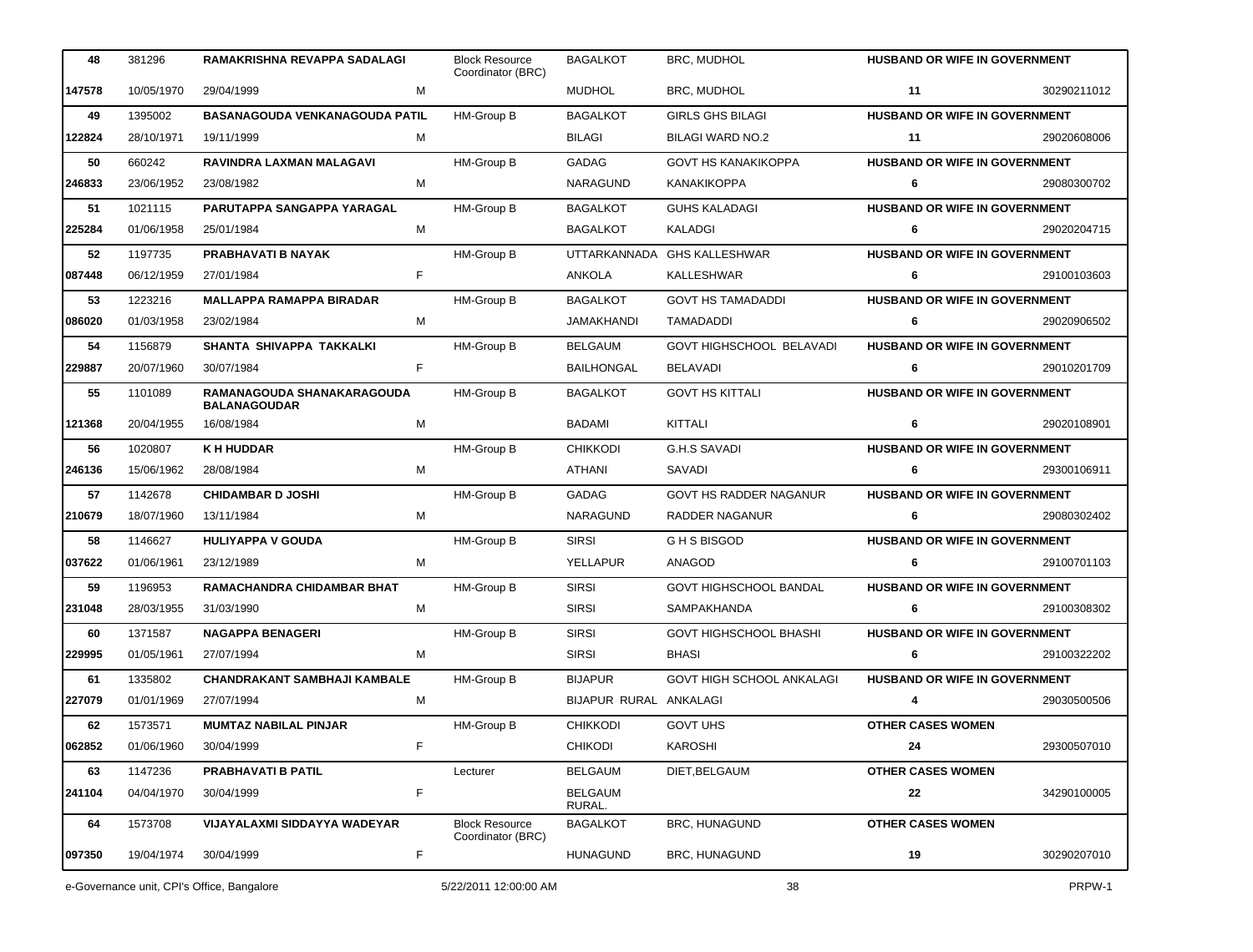| 65     | 1573622    | <b>SAJJAN GAYITRIDEVI ADIVEPPA</b>         |    | <b>Block Resource</b><br>Coordinator (BRC) | GADAG                    | <b>BRC, NARAGUND</b>                        | <b>OTHER CASES WOMEN</b> |             |
|--------|------------|--------------------------------------------|----|--------------------------------------------|--------------------------|---------------------------------------------|--------------------------|-------------|
| 245304 | 03/07/1969 | 30/04/1999                                 | F  |                                            | NARAGUND                 | <b>BRC, NARAGUND</b>                        | 18                       | 30290803044 |
| 66     | 1194953    | <b>SUMA G</b>                              |    | <b>Block Resource</b><br>Coordinator (BRC) | <b>HAVERI</b>            | <b>BRC, BYADAGI</b>                         | <b>OTHER CASES WOMEN</b> |             |
| 133386 | 20/01/1969 | 05/05/1999                                 | F  |                                            | <b>BYADAGI</b>           | BRC, BYADAGI                                | 16                       | 30291101065 |
| 67     | 1327371    | <b>SHOBHA S NAYAK</b>                      |    | HM-Group B                                 | UTTARKANNADA GHS SHIRWAD |                                             | <b>OTHER CASES WOMEN</b> |             |
| 075894 | 20/05/1960 | 19/11/1999                                 | F. |                                            | <b>KARWAR</b>            | <b>SHIRWAD</b>                              | 13.5                     | 29100203908 |
| 68     | 1092833    | <b>K B H KAMALA</b>                        |    | HM-Group B                                 | <b>HAVERI</b>            | <b>GOVT HIGH SCHOOL KATENHALLI</b>          | <b>OTHER CASES WOMEN</b> |             |
| 092403 | 25/05/1963 | 22/01/1987                                 | F. |                                            | HAVERI                   | KATENAHALLI                                 | 12                       | 29110602403 |
| 69     | 1211234    | <b>VIJAYALAXMI N KUNTI</b>                 |    | Lecturer                                   | <b>BAGALKOT</b>          | DIET, ILAKL, BAGALKOT                       | <b>OTHER CASES WOMEN</b> |             |
| 063976 | 06/02/1971 | 01/06/1998                                 | F  | SOCIAL SCIENCE                             |                          |                                             | 12                       | 34290200001 |
| 70     | 1573554    | <b>LEENA G NAYAK</b>                       |    | <b>Block Resource</b><br>Coordinator (BRC) | <b>SIRSI</b>             | <b>BRC, SIDDAPUR</b>                        | <b>OTHER CASES WOMEN</b> |             |
| 245006 | 01/07/1974 | 29/04/1999                                 | F. |                                            | <b>SIDDAPUR</b>          | <b>BRC, SIDDAPUR</b>                        | 11                       | 30291006059 |
| 71     | 1111172    | <b>SUNITA D PATIL</b>                      |    | HM-Group B                                 | <b>BELGAUM</b>           | GOVT HIGHSCHOOL HOOLIKATTI                  | <b>OTHER CASES WOMEN</b> |             |
| 228076 | 03/07/1960 | 01/01/1985                                 | F. |                                            | <b>BAILHONGAL</b>        | <b>HOOLIKATTI</b>                           | 6                        | 29010205202 |
| 72     | 1272308    | <b>PUSHPA AJIT BHARMUCHE</b>               |    | HM-Group B                                 | <b>BELGAUM</b>           | GOVT HIGHSCHOOL HOLIHOSUR                   | <b>OTHER CASES WOMEN</b> |             |
| 230381 | 01/06/1955 | 25/08/1989                                 | F. |                                            | <b>BAILHONGAL</b>        | <b>HOLIHOSUR</b>                            | 6                        | 29010204603 |
| 73     | 1156130    | <b>KAMALA P KALADAGI</b>                   |    | HM-Group B                                 | <b>DHARWAD</b>           | <b>GHS BEGUR</b>                            | <b>OTHER CASES WOMEN</b> |             |
| 237756 | 07/01/1960 | 20/11/1990                                 | F. |                                            | KALGHATAGI               | <b>BEGUR</b>                                | 6                        | 29090301103 |
| 74     | 1335542    | RANJANA TIPPANNA BHASKAR                   |    | HM-Group B                                 | <b>BAGALKOT</b>          | <b>GHS MANNIKERI</b>                        | <b>OTHER CASES WOMEN</b> |             |
| 132357 | 24/08/1964 | 13/07/1995                                 | F. |                                            | <b>BILAGI</b>            | <b>MANNIKERI</b>                            | 6                        | 29020604803 |
| 75     | 664882     | SMT VEENA MAHABALESHWAR NAYAK              |    | HM-Group B                                 |                          | UTTARKANNADA G H S KATHINKON                | <b>OTHER CASES WOMEN</b> |             |
| 082634 | 14/05/1956 | 13/08/1982                                 | F. |                                            | <b>KARWAR</b>            | <b>KARWAR</b>                               | 5                        | 29100209229 |
| 76     | 1017847    | <b>VIMALA S HANDIGOL</b>                   |    | HM-Group B                                 | <b>BIJAPUR</b>           | GOVT HIGH SCHOOL HUBANUR                    | <b>OTHER CASES WOMEN</b> |             |
| 164070 | 17/07/1957 | 26/06/1989                                 | F. |                                            | BIJAPUR RURAL HUBANUR    |                                             | $\mathbf{2}$             | 29030504505 |
| 77     | 1110226    | PRAPPA ALLAPPA DOMBAR                      |    | HM-Group B                                 | <b>CHIKKODI</b>          | GOVT H.S.                                   | <b>OFFICE BEARER</b>     |             |
| 085946 | 02/07/1961 | 02/09/1985                                 | M  |                                            | ATHANI                   | <b>KOTTALGI</b>                             | 12                       | 29300104308 |
| 78     | 1112789    | <b>ASHOK APPANNA BENNI</b>                 |    | HM-Group B                                 | <b>CHIKKODI</b>          | <b>GHS HERNANDI</b>                         | <b>OFFICE BEARER</b>     |             |
| 178962 | 01/06/1959 | 28/01/1984                                 | м  |                                            | <b>GOKAK</b>             | HIRNANDI                                    | 6                        | 29300603804 |
| 79     | 1141283    | <b>MALLAPPA SIDDAPPA NAIKODI</b>           |    | HM-Group B                                 | <b>BIJAPUR</b>           | <b>GOVT URDU HIGH SCHOOL</b><br>D.HIPPARAGI | <b>OTHER CASES MEN</b>   |             |
| 129966 | 01/06/1961 | 08/09/1986                                 | M  |                                            | SINDAGI                  | DEVARHIPPARGI.                              | 46                       | 29031204223 |
| 80     | 1112499    | <b>UMARFARUK A MULLA</b>                   |    | HM-Group B                                 | <b>CHIKKODI</b>          | GOVT H.S. SHIRAGAON                         | <b>OTHER CASES MEN</b>   |             |
| 223395 | 26/01/1964 | 07/06/1989                                 | м  |                                            | <b>NIPPANI</b>           | <b>SHRIPEWADI</b>                           | 34                       | 29300904003 |
| 81     | 709233     | <b>LACHU BHEEMA LAMANI</b>                 |    | HM-Group B                                 | <b>BIJAPUR</b>           | GOVT HIGH SCHOOL CHATTARAKI                 | <b>OTHER CASES MEN</b>   |             |
| 130474 | 01/08/1957 | 16/12/1982                                 | м  |                                            | <b>SINDAGI</b>           | CHATTARKI                                   | 30                       | 29031203803 |
|        |            | e-Governance unit, CPI's Office, Bangalore |    | 5/22/2011 12:00:00 AM                      |                          | 39                                          |                          | PRPW-1      |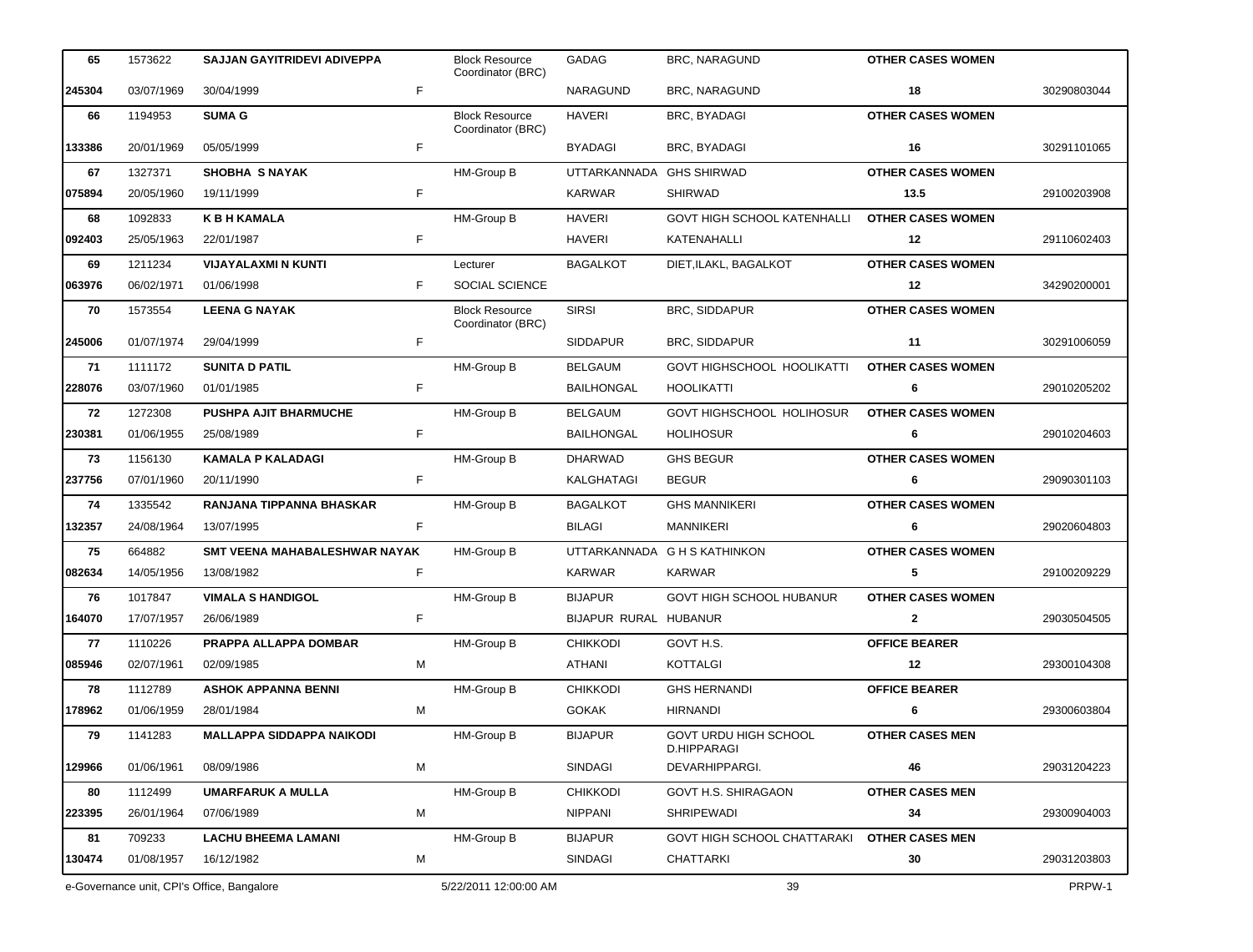| 82     | 634555     | BASAPPA DODDAYAMANAPPA CHALAWADI HM-Group B |   |                   | <b>BIJAPUR</b>          | GOVT HIGH SCHOOL BURANAPUR OTHER CASES MEN    |                        |             |
|--------|------------|---------------------------------------------|---|-------------------|-------------------------|-----------------------------------------------|------------------------|-------------|
| 128723 | 01/06/1952 | 19/08/1982                                  | м |                   | BIJAPUR RURAL BURANAPUR |                                               | 28                     | 29030501706 |
| 83     | 1381170    | <b>MALLAPPA RAMAPPA MUNJI</b>               |   | HM-Group B        | <b>CHIKKODI</b>         | <b>G.H.S. KHANNATI</b>                        | <b>OTHER CASES MEN</b> |             |
| 235251 | 15/06/1972 | 09/06/1997                                  | М |                   | <b>MUDALGI</b>          | <b>KHANATTI</b>                               | 24                     | 29301406803 |
| 84     | 1179934    | <b>SHANTESH RAMACHANDRA NAYAK</b>           |   | <b>HM-Group B</b> | UTTARKANNADA            | <b>GHS HARWADA</b>                            | <b>OTHER CASES MEN</b> |             |
| 216617 | 09/11/1966 | 30/04/1999                                  | м |                   | ANKOLA                  | HARAWAD                                       | 24                     | 29100110107 |
| 85     | 1187306    | NINGAPPA RENUKAGOUD PATIL                   |   | HM-Group B        | <b>BELGAUM</b>          | GOVT HIGHSCHOOL MUGALIHAL                     | <b>OTHER CASES MEN</b> |             |
| 222328 | 12/10/1967 | 03/05/1999                                  | м |                   | <b>SOUNDATTI</b>        | MUGALIHAL                                     | 24                     | 29011207705 |
| 86     | 1573724    | <b>SHANKAR MALLAPPA KOTAGI</b>              |   | HM-Group B        | <b>BELGAUM</b>          | GOVT HIGHSCHOOL MUGABASAV                     | <b>OTHER CASES MEN</b> |             |
| 177900 | 04/03/1973 | 03/05/1999                                  | M |                   | <b>BAILHONGAL</b>       | MUGABASAV                                     | 24                     | 29010208605 |
| 87     | 2252164    | PARASAPPA DYAMAPPA BHJANTRI                 |   | Vice Principal    | <b>HAVERI</b>           | <b>GOVT HIGH SCHOOL</b><br><b>BOMMANHALLI</b> | <b>OTHER CASES MEN</b> |             |
| 235840 | 02/06/1973 | 03/05/1999                                  | M |                   | HANAGAL                 | <b>BOMMANAHALLI</b>                           | 24                     | 29110502313 |
| 88     | 1573600    | ANJANAYALU ROGANNA KONDAPPA                 |   | <b>HM-Group B</b> | <b>BELGAUM</b>          | <b>GOVT HIGHSCHOOL</b><br>HIRENANDIHALLI      | <b>OTHER CASES MEN</b> |             |
| 038208 | 01/06/1966 | 06/05/1999                                  | м |                   | <b>BAILHONGAL</b>       | HIRENANDIHALLI                                | 24                     | 29010205402 |
| 89     | 747406     | SHARANAPPA BASALINGAPPA ANGADI              |   | HM-Group B        | <b>BIJAPUR</b>          | <b>GOVT HIGH SCHOOL SAVANALLI</b>             | <b>OTHER CASES MEN</b> |             |
| 235618 | 01/06/1954 | 25/10/1982                                  | M |                   | BIJAPUR RURAL SAVANALLI |                                               | 22                     | 29030508902 |
| 90     | 12778103   | <b>NAGARAJ NAIK</b>                         |   | HM-Group B        | <b>SIRSI</b>            | <b>GOVT HIGHSCHOOL BILUR</b>                  | <b>OTHER CASES MEN</b> |             |
| 231549 | 01/07/1967 | 25/07/1994                                  | м |                   | <b>SIRSI</b>            | <b>BILUR</b>                                  | 22                     | 29100317402 |
| 91     | 1187279    | <b>JAVID AHAMAD G SAYED</b>                 |   | <b>HM-Group B</b> | <b>DHARWAD</b>          | <b>GHS HIRENARTI</b>                          | <b>OTHER CASES MEN</b> |             |
| 017040 | 01/08/1969 | 30/04/1999                                  | м |                   | KUNDAGOL                | <b>HIRENARTI</b>                              | 22                     | 29090402502 |
| 92     | 1319328    | <b>MORATAGI MADIWALAPPA BASAPPA</b>         |   | HM-Group B        | <b>BIJAPUR</b>          | <b>GOVT HIGH SCHOOL BASANAL</b>               | <b>OTHER CASES MEN</b> |             |
| 183887 | 15/04/1968 | 03/05/1999                                  | М |                   | CHADACHAN               | <b>BASANAL</b>                                | 22                     | 29031300605 |
| 93     | 1472027    | ADIVEPPA BASAPPA ADAKI                      |   | HM-Group B        | <b>BELGAUM</b>          | GOVT HIGHSCHOOL KENGANUR                      | <b>OTHER CASES MEN</b> |             |
| 236222 | 15/07/1970 | 05/05/1999                                  | м |                   | <b>BAILHONGAL</b>       | <b>KENGANUR</b>                               | 22                     | 29010207002 |
| 94     | 1573789    | <b>MOHAN PUNDALIK JIRAGIHAL</b>             |   | <b>HM-Group B</b> | <b>CHIKKODI</b>         | GOVT.H.S BASAVANLGADDE                        | <b>OTHER CASES MEN</b> |             |
| 245387 | 01/06/1964 | 03/05/1999                                  | М |                   | <b>CHIKODI</b>          | <b>HIREKODI</b>                               | 20.5                   | 29300504005 |
| 95     | 1041800    | KASHINATH PRABHAYYA SALIMATH                |   | HM-Group B        | GADAG                   | <b>GOVT HS GOGERI</b>                         | <b>OTHER CASES MEN</b> |             |
| 067456 | 15/11/1965 | 30/12/1989                                  | м |                   | <b>RON</b>              | <b>GOGERI</b>                                 | 20                     | 29080409004 |
| 96     | 1191192    | <b>SHEEMIKERISV</b>                         |   | HM-Group B        | <b>HAVERI</b>           | <b>GOVT HIGH SCHOOL HIREBIDARI</b>            | <b>OTHER CASES MEN</b> |             |
| 177355 | 18/06/1969 | 17/11/1999                                  | M |                   | RANNEBENNUR             | HIREBIDARI                                    | 20                     | 29111411304 |
| 97     | 1191190    | <b>GOPAL RAJAPPA MALAGI</b>                 |   | HM-Group B        | <b>CHIKKODI</b>         | <b>GHS KOLAVI</b>                             | <b>OTHER CASES MEN</b> |             |
| 226908 | 04/01/1969 | 18/11/1999                                  | м |                   | <b>GOKAK</b>            | KOLAVI                                        | 20                     | 29300605474 |
| 98     | 1210584    | VEERAYYA VERUPAXAYYA SALIMATH               |   | HM-Group B        | GADAG                   | YAJAMAN G F , UPNAL GOVT HS<br>RAMAGERI       | <b>OTHER CASES MEN</b> |             |
| 070064 | 30/03/1973 | 04/05/1999                                  | М |                   | <b>SHIRHATTI</b>        | RAMAGIRI                                      | 19.5                   | 29080508302 |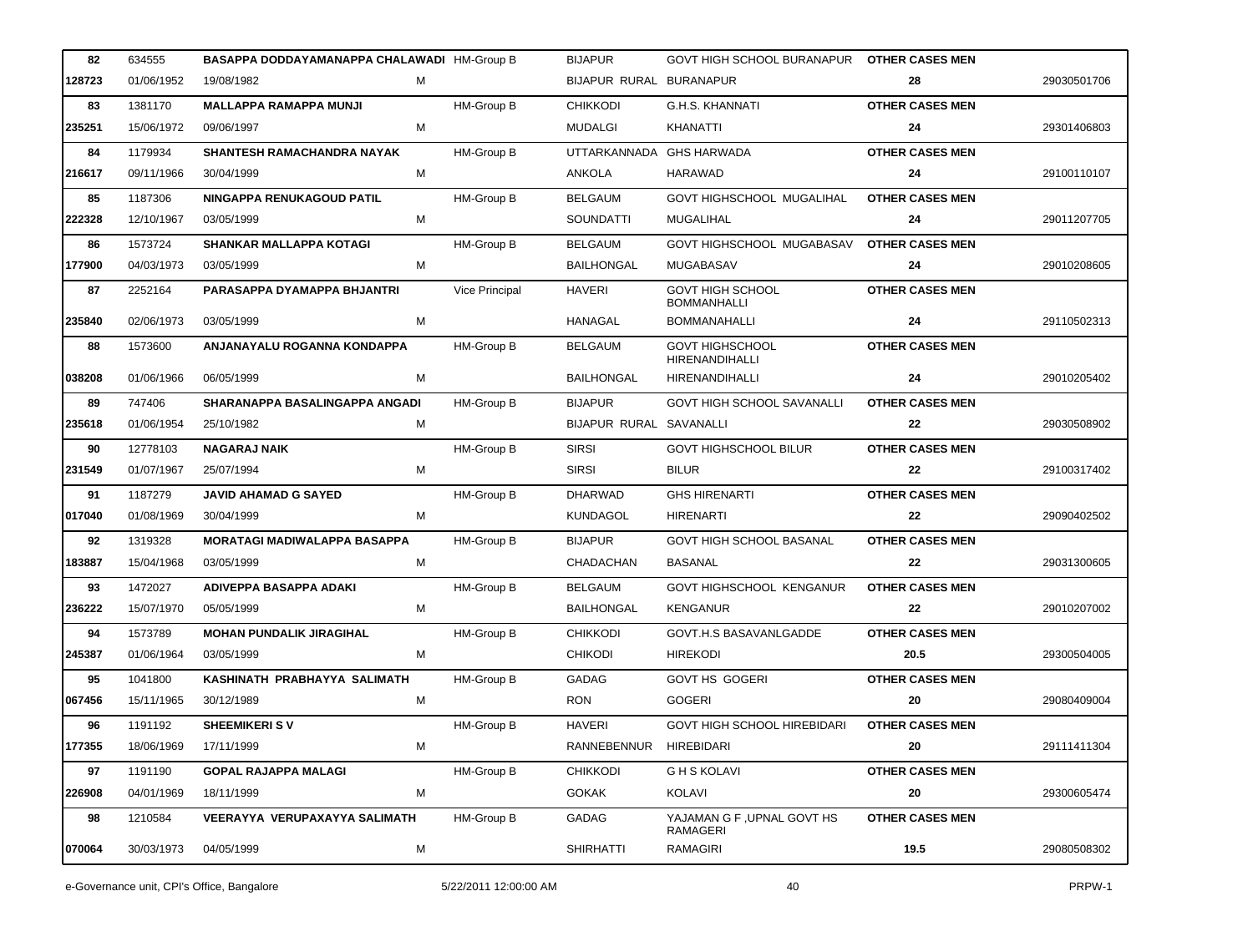| 99     | 697337     | ISHWARAPPA BASAVANNEPPA KADEMANI              | <b>HM-Group B</b>                          | <b>HAVERI</b>                     | <b>GOVT HIGH SCHOOL TAVARAGI</b>  | <b>OTHER CASES MEN</b> |             |
|--------|------------|-----------------------------------------------|--------------------------------------------|-----------------------------------|-----------------------------------|------------------------|-------------|
| 106339 | 16/02/1959 | 05/05/1999<br>м                               |                                            | <b>HIREKERUR</b>                  | <b>TAVARAGI</b>                   | 19.5                   | 29110710802 |
| 100    | 1187231    | RAVEENDRA TIPPANNA BALIGAR                    | <b>Block Resource</b><br>Coordinator (BRC) | <b>BELGAUM</b>                    | BRC, BELGAUM CITY                 | <b>OTHER CASES MEN</b> |             |
| 131115 | 22/07/1965 | М<br>30/04/1999                               |                                            | <b>BELGAUM CITY</b>               | <b>BRC, BELGAUM CITY</b>          | 19                     | 30290103002 |
| 101    | 1187304    | <b>B A MEKANMARADI</b>                        | <b>Block Resource</b><br>Coordinator (BRC) | <b>CHIKKODI</b>                   | GOVT. H.S. NIPPANI                | <b>OTHER CASES MEN</b> |             |
| 222798 | 01/06/1967 | 30/04/1999<br>м                               |                                            | <b>NIPPANI</b>                    | <b>NIPPANI</b>                    | 19                     | 29300903051 |
| 102    | 633175     | <b>VEERAPPA BASAPPA SANGANAL</b>              | Asst. Director - MMS                       | GADAG                             | BEO,RON                           | <b>OTHER CASES MEN</b> |             |
| 080168 | 01/06/1952 | 17/08/1982<br>м                               |                                            | <b>RON</b>                        | <b>BEO,RON</b>                    | 18                     | 31290804045 |
| 103    | 1112261    | <b>SUVAS B KAMBLE</b>                         | HM-Group B                                 | <b>BELGAUM</b>                    | GOVT HIGHSCHOOL BAILUR            | <b>OTHER CASES MEN</b> |             |
| 240698 | 01/06/1956 | 24/01/1984<br>м                               |                                            | BAILHONGAL                        | <b>BAILUR</b>                     | 18                     | 29010201603 |
| 104    | 1020812    | DEVAPPA YALLAPPA HONKERI                      | <b>HM-Group B</b>                          | <b>BIJAPUR</b>                    | GOVT HIGH SCHOOL CHIMMALAGI       | <b>OTHER CASES MEN</b> |             |
| 012771 | 01/06/1955 | м<br>26/01/1984                               |                                            | <b>BASAVAN</b><br><b>BAGEWADI</b> | <b>CHIMMALGI</b>                  | 18                     | 29030302705 |
| 105    | 1022612    | SHANNKAR CHAVADAPPA MELAKERI                  | HM-Group B                                 | <b>BAGALKOT</b>                   | <b>GHS YADAHALLI P.K</b>          | <b>OTHER CASES MEN</b> |             |
| 178072 | 02/06/1955 | 27/01/1984<br>м                               |                                            | <b>BILAGI</b>                     | YADAHALLI                         | 18                     | 29020606304 |
| 106    | 1111163    | <b>MARUTI R HALAGI</b>                        | HM-Group B                                 | <b>CHIKKODI</b>                   | GOVT H.S.                         | <b>OTHER CASES MEN</b> |             |
| 132496 | 01/06/1957 | 27/01/1984<br>м                               |                                            | ATHANI                            | JAMBGI                            | 18                     | 29300102909 |
| 107    | 1201611    | SIDDRAMAPPA YAMANAPPA SANDIMANI               | HM-Group B                                 | <b>BIJAPUR</b>                    | GOVT HIGH SCHOOL TADDEWADI        | <b>OTHER CASES MEN</b> |             |
| 145076 | 01/06/1956 | 31/01/1984<br>м                               |                                            | CHADACHAN                         | <b>TADDEWADI</b>                  | 18                     | 29031305102 |
| 108    | 511113     | <b>P G BORAGIKAR</b>                          | HM-Group B                                 | <b>CHIKKODI</b>                   | GOVT. H.S.                        | <b>OTHER CASES MEN</b> |             |
| 128908 | 01/10/1957 | M<br>31/07/1984                               |                                            | ATHANI                            | <b>ARALIHATTI</b>                 | 18                     | 29300100507 |
| 109    | 1157584    | SHANKREPPA SANNALINGAPPA PARIGANTI HM-Group B |                                            | <b>DHARWAD</b>                    | <b>GHS TADAKOD</b>                | <b>OTHER CASES MEN</b> |             |
| 103174 | 21/09/1955 | 04/08/1984<br>м                               |                                            | <b>DHARWAD</b>                    | <b>TADAKOD</b>                    | 18                     | 29090110207 |
| 110    | 1110908    | SHASHIKANT LAXMAN INGALESHWAR                 | HM-Group B                                 | <b>BIJAPUR</b>                    | GOVT HIGH SCHOOL BABANAGAR        | <b>OTHER CASES MEN</b> |             |
| 236545 | 01/06/1959 | 04/08/1984<br>м                               |                                            | BIJAPUR RURAL BABANAGAR           |                                   | 18                     | 29030501016 |
| 111    | 1110669    | <b>SHRI SHASHIKANT SITARAM KORE</b>           | HM-Group B                                 | <b>BAGALKOT</b>                   | <b>GHS KADAMAPUR</b>              | <b>OTHER CASES MEN</b> |             |
| 015566 | 01/07/1960 | 16/08/1984<br>м                               |                                            | <b>BAGALKOT</b>                   | <b>KADAMPUR</b>                   | 18                     | 29020204606 |
| 112    | 1021928    | <b>LACHCHU VAJJU LAMANI</b>                   | HM-Group B                                 | <b>BIJAPUR</b>                    | <b>GOVT HIGH SCHOOL KORAHALLI</b> | <b>OTHER CASES MEN</b> |             |
| 176620 | 01/06/1957 | м<br>17/08/1984                               |                                            | <b>SINDAGI</b>                    | <b>KORAHALLI</b>                  | 18                     | 29031209006 |
| 113    | 736407     | <b>CHANABASAYYA RACHAYYA ONI</b>              | <b>Block Resource</b><br>Coordinator (BRC) | <b>BAGALKOT</b>                   | <b>BEO,BILAGI</b>                 | <b>OTHER CASES MEN</b> |             |
| 120310 | 15/11/1965 | 01/06/1985<br>м                               |                                            | <b>BILAGI</b>                     | <b>BEO,BILAGI</b>                 | 18                     | 31290206009 |
| 114    | 1110526    | JOHN TAMMANNAVAR                              | Lecturer                                   | <b>BELGAUM</b>                    | DIET, BELGAUM                     | <b>OTHER CASES MEN</b> |             |
| 229225 | 12/05/1959 | м<br>20/07/1985                               |                                            |                                   |                                   | 18                     | 34290100005 |
| 115    | 998063     | SUBHAS SHIVAPPA HANAMAKAR                     | HM-Group B                                 | <b>CHIKKODI</b>                   | <b>G.H.S HALYAL</b>               | <b>OTHER CASES MEN</b> |             |
| 133328 | 22/07/1960 | 31/08/1985<br>М                               |                                            | ATHANI                            | HALYAL                            | 18                     | 29300102806 |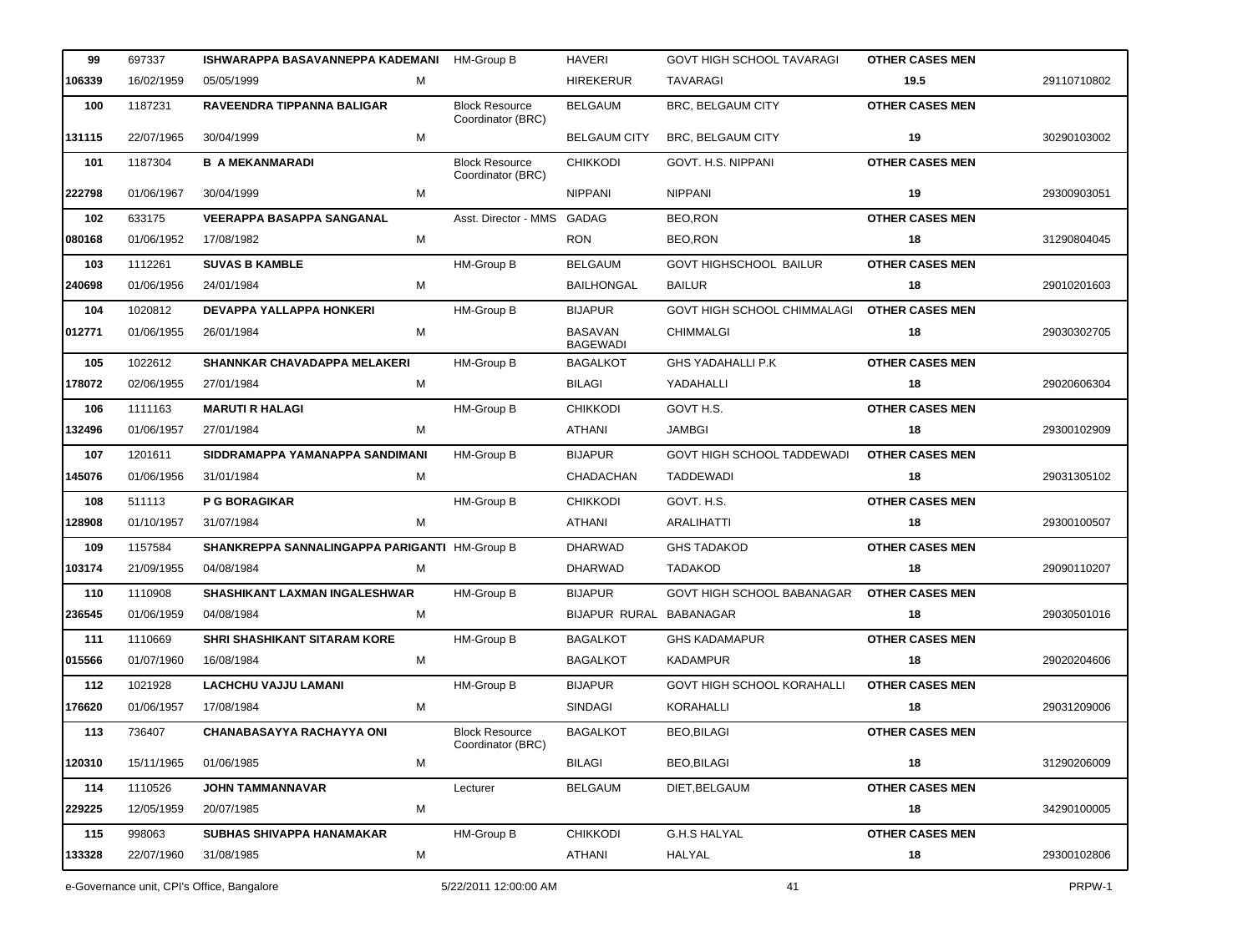| 116    | 1231900    | TUKARAM LAXMAN YADAV                            | HM-Group B                                 | <b>SIRSI</b>                      | GOVT HIGHSCHOOL CASTLEROCK OTHER CASES MEN       |                        |             |
|--------|------------|-------------------------------------------------|--------------------------------------------|-----------------------------------|--------------------------------------------------|------------------------|-------------|
| 224300 | 23/07/1959 | 02/09/1985<br>М                                 |                                            | <b>JOIDA</b>                      | <b>CASTLEROCK</b>                                | 18                     | 29101113801 |
| 117    | 1110632    | SHIVARUDRA TUKARAM TALAKERI                     | HM-Group B                                 | <b>BIJAPUR</b>                    | GOVT HIGH SCHOOL CHIKKARUGI                      | <b>OTHER CASES MEN</b> |             |
| 095712 | 01/06/1959 | 19/09/1985<br>М                                 |                                            | <b>SINDAGI</b>                    | <b>CHIKKARUGI</b>                                | 18                     | 29031214509 |
| 118    | 1201750    | MALLESHAPPA SHIVAPPA BHAJANTRI                  | <b>HM-Group B</b>                          | <b>HAVERI</b>                     | <b>GOVT HIGH SCHOOL</b><br><b>GUNDENHALLI</b>    | <b>OTHER CASES MEN</b> |             |
| 093245 | 21/07/1961 | М<br>24/09/1985                                 |                                            | <b>BYADAGI</b>                    | <b>GUNDENAHALLI</b>                              | 18                     | 29110100704 |
| 119    | 1148455    | RAVASAHEB TAMMANNA SHIVASHARANAR HM-Group B     |                                            | <b>BAGALKOT</b>                   | <b>GOVT HS MANTUR</b>                            | <b>OTHER CASES MEN</b> |             |
| 180395 | 01/06/1962 | М<br>27/09/1985                                 |                                            | <b>MUDHOL</b>                     | <b>MANTUR</b>                                    | 18                     | 29021105110 |
| 120    | 1155275    | Y S RAMANAGOUDAR                                | HM-Group B                                 | <b>HAVERI</b>                     | GOVT HIGH SCHOOL KALLIHAL                        | <b>OTHER CASES MEN</b> |             |
| 234409 | 01/05/1956 | 04/07/1986<br>М                                 |                                            | <b>HAVERI</b>                     | KALLIHAL                                         | 18                     | 29110601705 |
| 121    | 114760     | TIPPANNA HUCHCHAPPA HARIJAN                     | HM-Group B                                 | <b>BIJAPUR</b>                    | GOVT HIGH SCHOOL HADALASANG OTHER CASES MEN      |                        |             |
| 208705 | 15/01/1958 | М<br>04/12/1990                                 |                                            | CHADACHAN                         | HADALASANG                                       | 18                     | 29031301710 |
| 122    | 1356505    | <b>MALLIKARJUN BHARAMAPPA AMBIGER</b>           | <b>Block Resource</b><br>Coordinator (BRC) | <b>HAVERI</b>                     | <b>BRC, HAVERI</b>                               | <b>OTHER CASES MEN</b> |             |
| 121474 | 01/04/1969 | 30/04/1999<br>М                                 |                                            | <b>HAVERI</b>                     | BRC, HAVERI                                      | 18                     | 30291106067 |
| 123    | 1187284    | SRI MANJUNATH ANAVEERAPPA<br><b>GULEDAGUDDA</b> | <b>Block Resource</b><br>Coordinator (BRC) | <b>BIJAPUR</b>                    | BRC, BASAVAN BAGEWADI                            | <b>OTHER CASES MEN</b> |             |
| 121397 | 10/06/1974 | M<br>03/05/1999                                 |                                            | <b>BASAVAN</b><br><b>BAGEWADI</b> | BRC, BASAVAN BAGEWADI                            | 18                     | 30290303013 |
| 124    | 1769172    | <b>VENKATRAMAN DURGAPPA MOGER</b>               | <b>Block Resource</b><br>Coordinator (BRC) | UTTARKANNADA                      | BRC, HONNAVAR                                    | <b>OTHER CASES MEN</b> |             |
| 080995 | 22/07/1964 | М<br>04/05/1999                                 |                                            | <b>HONNAVAR</b>                   | BRC, HONNAVAR                                    | 18                     | 30291008061 |
| 125    | 1187300    | <b>AKBARALI A KHAZI</b>                         | <b>Block Resource</b><br>Coordinator (BRC) | <b>SIRSI</b>                      | BRC, MUNDAGOD                                    | <b>OTHER CASES MEN</b> |             |
| 235301 | 21/07/1969 | 04/05/1999<br>М                                 |                                            | <b>MUNDAGOD</b>                   | BRC, MUNDAGOD                                    | 18                     | 30291010063 |
| 126    | 1472804    | <b>SAMEER AHAMED M MULLA</b>                    | <b>Block Resource</b><br>Coordinator (BRC) | <b>BELGAUM</b>                    | <b>BRC, KHANAPUR</b>                             | <b>OTHER CASES MEN</b> |             |
| 003139 | 11/11/1973 | 04/05/1999<br>М                                 |                                            | <b>KHANAPUR</b>                   | <b>BRC, KHANAPUR</b>                             | 18                     | 30290108004 |
| 127    | 1473345    | <b>MALLIKARJUN RUDRANNA ALASE</b>               | <b>Block Resource</b><br>Coordinator (BRC) | <b>CHIKKODI</b>                   | <b>BRC, RAIBAG</b>                               | <b>OTHER CASES MEN</b> |             |
| 019508 | 20/05/1974 | М<br>04/05/1999                                 |                                            | <b>RAIBAG</b>                     | <b>BRC, RAIBAG</b>                               | 18                     | 30293010197 |
| 128    | 1572671    | <b>ISMAILKHAN R BALLARY</b>                     | HM-Group B                                 | HAVERI                            | GOVT URDU HIGH SCH SHIGGAON OTHER CASES MEN      |                        |             |
| 037120 | 15/05/1970 | 17/11/1999<br>М                                 |                                            | <b>SHIGGOAN</b>                   | SHIGGAON WARD NO 14                              | 17.5                   | 29111713601 |
| 129    | 1187422    | <b>ZAINULLABEDEEN KHAZI</b>                     | HM-Group B                                 | <b>HAVERI</b>                     | <b>GOVT URDU HIGH SCHOOL</b><br><b>HIREKERUR</b> | <b>OTHER CASES MEN</b> |             |
| 159944 | 21/07/1971 | M<br>04/05/1999                                 |                                            | <b>HIREKERUR</b>                  | HIREKERUR WARD NO 10                             | 17                     | 29110714601 |
| 130    | 1191095    | KUSEBA ALIAS DUNDAPPA MARUTI KALE               | <b>Block Resource</b><br>Coordinator (BRC) | <b>SIRSI</b>                      | <b>BRC, YELLAPUR</b>                             | <b>OTHER CASES MEN</b> |             |
| 090135 | 21/07/1965 | 19/11/1999<br>М                                 |                                            |                                   | BRC, YELLAPUR                                    | 17                     | 30291007060 |
| 131    | 1110160    | PHAKEERAPP YALAPPA KAMBALE                      | HM-Group B                                 | <b>BAGALKOT</b>                   | <b>GHS SONNA</b>                                 | <b>OTHER CASES MEN</b> |             |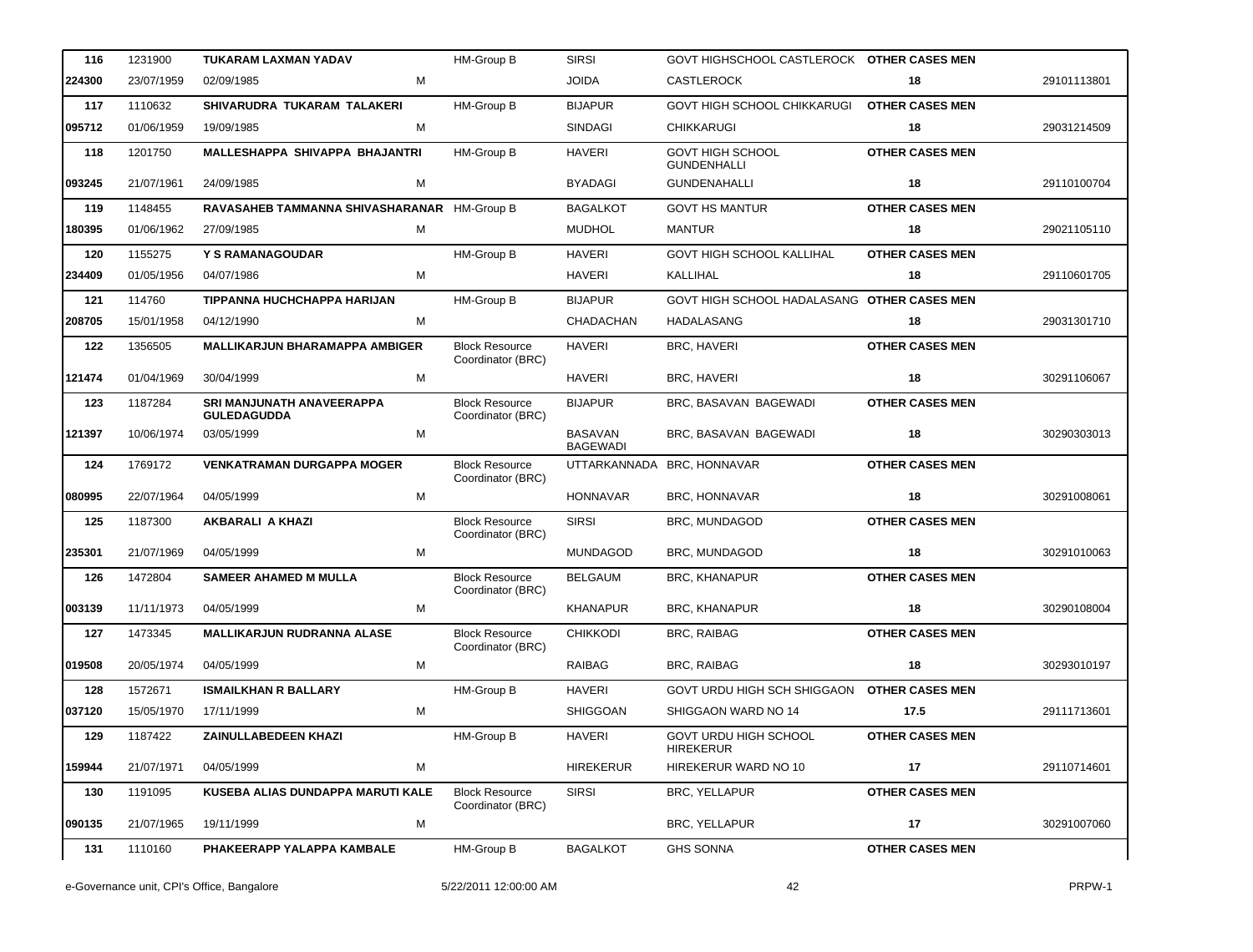| 243207 | 01/06/1956 | 18/10/2001<br>м                                      |                                            | <b>BILAGI</b>                     | <b>SONNA</b>                                     | 17                     | 29020605704 |
|--------|------------|------------------------------------------------------|--------------------------------------------|-----------------------------------|--------------------------------------------------|------------------------|-------------|
| 132    | 1194037    | LAKKAPPA BHIMANNA BAJANTRI                           | HM-Group B                                 | <b>BIJAPUR</b>                    | <b>GOVT HIGH SCHOOL KAMADAL</b>                  | <b>OTHER CASES MEN</b> |             |
| 124481 | 01/06/1961 | M<br>01/10/1990                                      |                                            | <b>BASAVAN</b><br><b>BAGEWADI</b> | <b>NIDAGUNDI</b>                                 | 16.5                   | 29030309723 |
| 133    | 1020775    | DUNDAPPA BASAPPA HATTARAKIHAL                        | HM-Group B                                 | <b>BIJAPUR</b>                    | <b>GOVT URDU HIGH SCHOOL</b><br><b>NIDAGUNDI</b> | <b>OTHER CASES MEN</b> |             |
| 193047 | 01/07/1959 | 20/02/1991<br>м                                      |                                            | <b>BASAVAN</b><br><b>BAGEWADI</b> | <b>NIDAGUNDI</b>                                 | 16.5                   | 29030309722 |
| 134    | 1110444    | <b>BALAPPA MALLAPPA TOLE</b>                         | HM-Group B                                 | <b>BIJAPUR</b>                    | GOVT. HIGH SCHOOL JAINAPUR                       | <b>OTHER CASES MEN</b> |             |
| 239887 | 01/05/1956 | 30/07/1984<br>М                                      |                                            | BIJAPUR RURAL JAINAPUR            |                                                  | 16                     | 29030504906 |
| 135    | 1141283    | <b>MALLAPPA SHIDDAPPA NAIKODI</b>                    | HM-Group B                                 | <b>BIJAPUR</b>                    | <b>GOVT URDU HIGH SCHOOL</b><br>D.HIPPARAGI      | <b>OTHER CASES MEN</b> |             |
| 239747 | 01/06/1961 | 08/09/1986<br>м                                      |                                            | <b>SINDAGI</b>                    | DEVARHIPPARGI.                                   | 16                     | 29031204223 |
| 136    | 1071209    | AIHOLI PAKKEERAPPA                                   | HM-Group B                                 | <b>HAVERI</b>                     | <b>GOVT HIGH SCH SHIRABADAGI</b>                 | <b>OTHER CASES MEN</b> |             |
| 129346 | 01/06/1955 | 30/10/1986<br>м                                      |                                            | <b>SAVANUR</b>                    | SHIRABADAGI                                      | 16                     | 29111605803 |
| 137    | 1110214    | <b>MAHAVEER BALAPPA DHAMANNAVAR</b>                  | HM-Group B                                 | <b>CHIKKODI</b>                   | <b>GOVT HS MANAKAPUR</b>                         | <b>OTHER CASES MEN</b> |             |
| 246172 | 15/07/1960 | 30/10/1986<br>м                                      |                                            | <b>NIPPANI</b>                    | MANAKAPUR                                        | 16                     | 29300902507 |
| 138    | 11787335   | <b>MALU MASTHI MUKRI</b>                             | HM-Group B                                 | <b>SIRSI</b>                      | <b>GHS KANGOD</b>                                | <b>OTHER CASES MEN</b> |             |
| 242134 | 25/01/1965 | м<br>19/11/1986                                      |                                            | <b>SIDDAPUR</b>                   | <b>KANGOD</b>                                    | 16                     | 29100618304 |
| 139    | 1193942    | <b>RUDRANNA V</b>                                    | HM-Group B                                 | <b>SIRSI</b>                      | GOVT HIGHSCHOOL KUMBARWADA OTHER CASES MEN       |                        |             |
| 240178 | 17/03/1958 | 02/02/1987<br>м                                      |                                            | <b>JOIDA</b>                      | <b>KUMBARWADA</b>                                | 16                     | 29101114001 |
| 140    | 1187228    | <b>GANAPATI I NAIK</b>                               | Asst. Director - MMS SIRSI                 |                                   | <b>BEO,SIDDAPUR</b>                              | <b>OTHER CASES MEN</b> |             |
| 117668 | 15/01/1964 | 03/05/1999<br>м                                      |                                            | <b>SIDDAPUR</b>                   | <b>BEO,SIDDAPUR</b>                              | 16                     | 31291006059 |
| 141    | 1573747    | HANUMANTAPPA MAILAREPPA FHADNESHI                    | <b>Block Resource</b><br>Coordinator (BRC) | <b>HAVERI</b>                     | <b>BRC, SAVANUR</b>                              | <b>OTHER CASES MEN</b> |             |
| 122024 | 01/05/1972 | М<br>03/05/1999                                      |                                            | <b>SAVANUR</b>                    | BRC, SAVANUR                                     | 16                     | 30291116070 |
| 142    | 1161556    | <b>CHANNAVERIAH PARMESHWARIAH</b><br><b>MULIMANI</b> | <b>Block Resource</b><br>Coordinator (BRC) | <b>HAVERI</b>                     | BRC, HANAGAL                                     | <b>OTHER CASES MEN</b> |             |
| 154958 | 01/06/1962 | 18/11/1999<br>м                                      |                                            | HANAGAL                           | <b>BRC, HANAGAL</b>                              | 16                     | 30291105066 |
| 143    | 1419049    | <b>RAGHAVENDRA VENKATESH HOSUR</b>                   | <b>Block Resource</b><br>Coordinator (BRC) | <b>BIJAPUR</b>                    | <b>BRC, SINDAGI</b>                              | <b>OTHER CASES MEN</b> |             |
| 107073 | 22/07/1970 | 18/11/1999<br>М                                      |                                            |                                   | BRC, SINDAGI                                     | 16                     | 30290312017 |
| 144    | 1573713    | <b>TANGADI JEEVAPPA PARES</b>                        | <b>Block Resource</b><br>Coordinator (BRC) | <b>CHIKKODI</b>                   | <b>BRC, CHIKODI</b>                              | <b>OTHER CASES MEN</b> |             |
| 211989 | 21/01/1972 | 18/11/1999<br>м                                      |                                            | <b>CHIKODI</b>                    | <b>BRC, CHIKODI</b>                              | 16                     | 30293005193 |
| 145    | 1156441    | N T DURUGANNANAVAR                                   | HM-Group B                                 | <b>HAVERI</b>                     | <b>GOVT HIGH SCHOOL BAICHWALLI</b>               | <b>OTHER CASES MEN</b> |             |
| 243960 | 01/08/1955 | м<br>18/02/1984                                      |                                            | HANAGAL                           | <b>BAICHWALLI</b>                                | 15.5                   | 29110502102 |
| 146    | 1605938    | <b>UMESH N NAIK</b>                                  | Subject Inspector                          | UTTARKANNADA                      | DDPI OFFICE, UTTARKANNADA                        | <b>OTHER CASES MEN</b> |             |
| 037457 | 20/06/1968 | 13/09/1994<br>м                                      | KANNADA                                    |                                   | DDPI OFFICE, UTTARKANNADA                        | 15                     | 32291000010 |
| 147    | 1187045    | <b>MAHAVEER ANNAPPA MALAGANVE</b>                    | Asst. Director - MMS CHIKKODI              |                                   | MMS, TQ PANCHAYATH, CHIKODI                      | <b>OTHER CASES MEN</b> |             |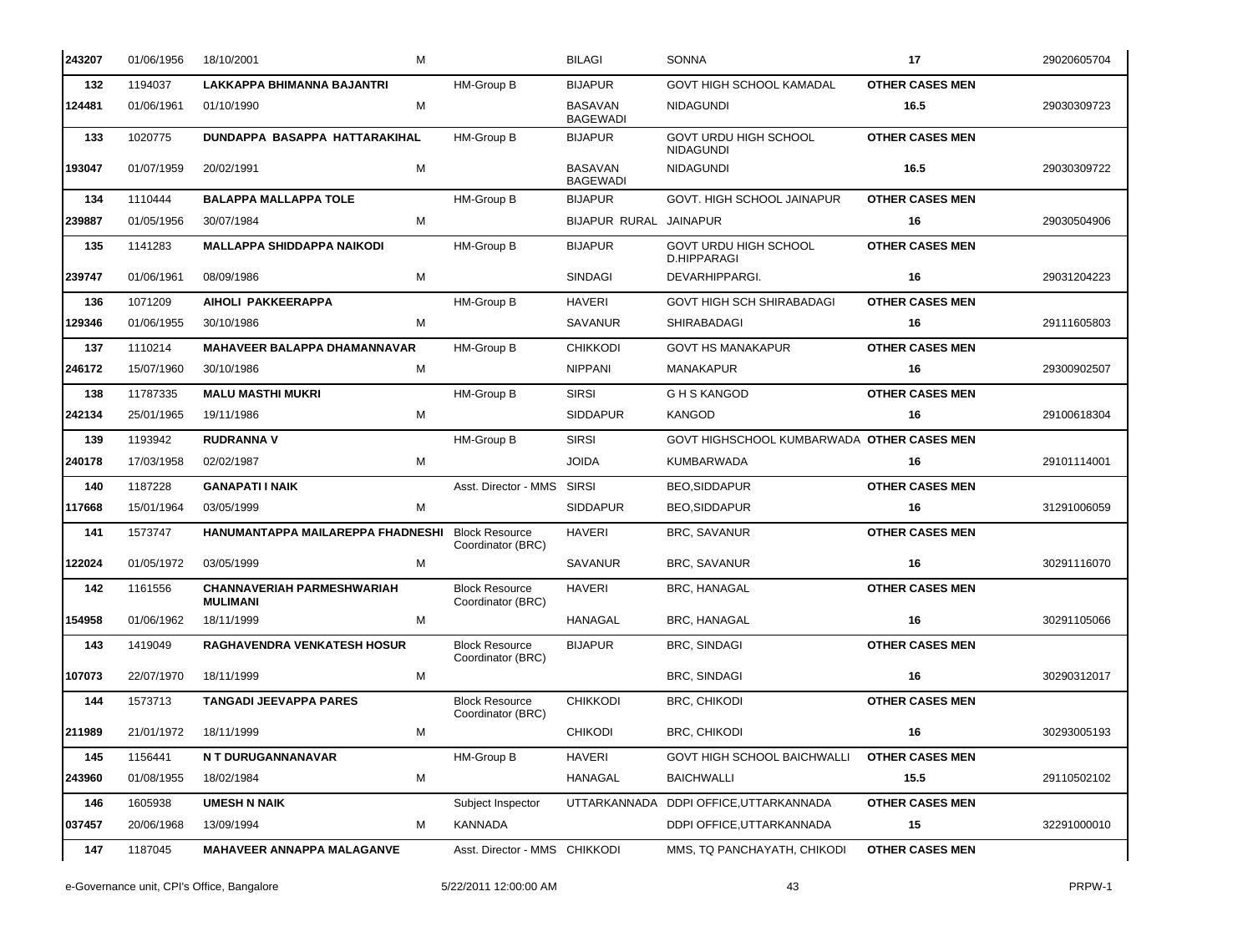| 083106 | 01/09/1959 | M<br>05/05/1999                    |                                            |                    |                                                                          | 15                     | 36293005193 |
|--------|------------|------------------------------------|--------------------------------------------|--------------------|--------------------------------------------------------------------------|------------------------|-------------|
| 148    | 1020245    | <b>DILEEP SADASHIVARAO INGALE</b>  | HM-Group B                                 | <b>BIJAPUR</b>     | <b>GOVT URDU HS JALAWAD</b>                                              | <b>OTHER CASES MEN</b> |             |
| 123327 | 25/10/1960 | М<br>08/02/1986                    |                                            | <b>SINDAGI</b>     | JALAWAD                                                                  | 14                     | 29031207109 |
| 149    | 1030806    | <b>HONNAPPA T TALLIHAL</b>         | HM-Group B                                 | <b>GADAG</b>       | <b>GOVT HS BADNI</b>                                                     | <b>OTHER CASES MEN</b> |             |
| 112234 | 12/05/1957 | 18/01/1990<br>м                    |                                            | <b>SHIRHATTI</b>   | <b>FUTAGAO BADNI</b>                                                     | 14                     | 29080501302 |
| 150    | 1187294    | <b>SURESHBABU G KOTI</b>           | Subject Inspector                          | <b>HAVERI</b>      | DDPI OFFICE, HAVERI                                                      | <b>OTHER CASES MEN</b> |             |
| 240491 | 07/07/1966 | 03/05/1999<br>м                    | <b>KANNADA</b>                             |                    | DDPI OFFICE, HAVERI                                                      | 14                     | 32291100011 |
| 151    | 1282513    | <b>GOPALKRISHNA SUBRAYA NAIK</b>   |                                            |                    | Asst. Director - MMS UTTARKANNADA MMS, TQ PANCHAYATH,<br><b>HONNAVAR</b> | <b>OTHER CASES MEN</b> |             |
| 221412 | 20/07/1971 | 04/05/1999<br>М                    |                                            | <b>HONNAVAR</b>    |                                                                          | 14                     | 36291008061 |
| 152    | 1204582    | <b>MAHADEVAPPA F BARKI</b>         | <b>Block Resource</b><br>Coordinator (BRC) | <b>HAVERI</b>      | <b>BRC, SHIGGOAN</b>                                                     | <b>OTHER CASES MEN</b> |             |
| 180610 | 10/03/1967 | 05/05/1999<br>м                    |                                            | <b>SHIGGOAN</b>    | <b>BRC, SHIGGOAN</b>                                                     | 14                     | 30291117071 |
| 153    | 1474428    | <b>MALLAGOUDA R PATIL</b>          | HM-Group B                                 | <b>BELGAUM</b>     | <b>GOVT HIGHSCHOOL AMATUR</b>                                            | <b>OTHER CASES MEN</b> |             |
| 178673 | 10/04/1973 | M<br>18/11/1999                    |                                            | <b>BAILHONGAL</b>  | AMATUR                                                                   | 13                     | 29010200202 |
| 154    | 1042839    | <b>HUGAR SHANKARLING RACHAPPA</b>  | HM-Group B                                 | GADAG              | <b>BRC, GADAG RURAL</b>                                                  | <b>OTHER CASES MEN</b> |             |
| 231371 | 22/07/1962 | 30/04/1999<br>м                    |                                            | <b>GADAG RURAL</b> | <b>BRC, GADAG RURAL</b>                                                  | 12.5                   | 30290806047 |
| 155    | 1109918    | <b>ASHOK MARIYAPPA RAYABAG</b>     | HM-Group B                                 | <b>CHIKKODI</b>    | GOVT.H.S.BELAVI                                                          | <b>OTHER CASES MEN</b> |             |
| 244256 | 10/09/1955 | 24/01/1984<br>м                    |                                            | HUKKERI            | BELAVI                                                                   | 12                     | 29300701504 |
| 156    | 1043007    | <b>MAHALING M GIRANIWADDAR</b>     | Asst. Director - MMS DHARWAD               |                    | <b>BEO,KALGHATAGI</b>                                                    | <b>OTHER CASES MEN</b> |             |
| 006115 | 28/03/1957 | 31/01/1984<br>м                    |                                            | KALGHATAGI         | BEO, KALGHATAGI                                                          | 12                     | 31290903050 |
| 157    | 1187301    | <b>KESHAV PETLUR</b>               | <b>Block Resource</b><br>Coordinator (BRC) | <b>BELGAUM</b>     | <b>BRC, RAMDURG</b>                                                      | <b>OTHER CASES MEN</b> |             |
| 082902 | 16/04/1971 | 30/04/1999<br>м                    |                                            | RAMDURG            | <b>BRC, RAMDURG</b>                                                      | $12 \,$                | 30290111005 |
| 158    | 1187111    | RAJENDER DURADUNDEPPA TERDAL       | Asst. Director - MMS CHIKKODI              |                    | MMS, TQ PANCHAYATH, HUKKERI                                              | <b>OTHER CASES MEN</b> |             |
| 082420 | 28/07/1968 | м<br>30/04/1999                    |                                            |                    |                                                                          | 11                     | 36293007195 |
| 159    | 628170     | SHIVALINGAPPA SHARANAPPA CHINCHOLI | HM-Group B                                 | <b>BIJAPUR</b>     | GOVT URDU HIGH SCHOOL<br>CHADACHAN                                       | <b>OTHER CASES MEN</b> |             |
| 086041 | 01/06/1953 | 16/02/1979<br>м                    |                                            | CHADACHAN          | CHADACHAN                                                                | 10                     | 29031300919 |
| 160    | 659395     | NANDKISHOR DATTAJIRAO PATIL        | HM-Group B                                 | <b>BELGAUM</b>     | <b>GOVT HIGH SCHOOL</b><br>CHIKKADINAKOPP CHIKADINAKOP                   | <b>OTHER CASES MEN</b> |             |
| 196918 | 26/10/1955 | 14/08/1982<br>M                    |                                            | <b>KHANAPUR</b>    | <b>CHIKADINAKOP</b>                                                      | 10                     | 29010804104 |
| 161    | 1042977    | RAMAPPA BHAGAVANTAPPA MULLALLI     | Asst. Director - MMS GADAG                 |                    | <b>BEO,MUNDARAGI</b>                                                     | <b>OTHER CASES MEN</b> |             |
| 018374 | 01/06/1958 | M<br>27/01/1984                    |                                            | MUNDARAGI          | BEO, MUNDARAGI                                                           | 10                     | 31290802043 |
| 162    | 1485305    | NEELAPPA BHARAMAPPA KELAGINAMANI   | HM-Group B                                 | HAVERI             | GOVT HIGH SCHOOL MUTTUR                                                  | <b>OTHER CASES MEN</b> |             |
| 231590 | 11/02/1956 | 02/09/1985<br>M                    |                                            | <b>BYADAGI</b>     | MUTTUR                                                                   | 10                     | 29110103803 |
| 163    | 1198709    | YALLAPPA GADIGEPPA KURI            | HM-Group B                                 | <b>SIRSI</b>       | G.H.S. ARLAWADA                                                          | <b>OTHER CASES MEN</b> |             |
| 245684 | 01/06/1959 | M<br>19/09/1985                    |                                            | HALIYAL            | ARLAWADA                                                                 | 10                     | 29100413204 |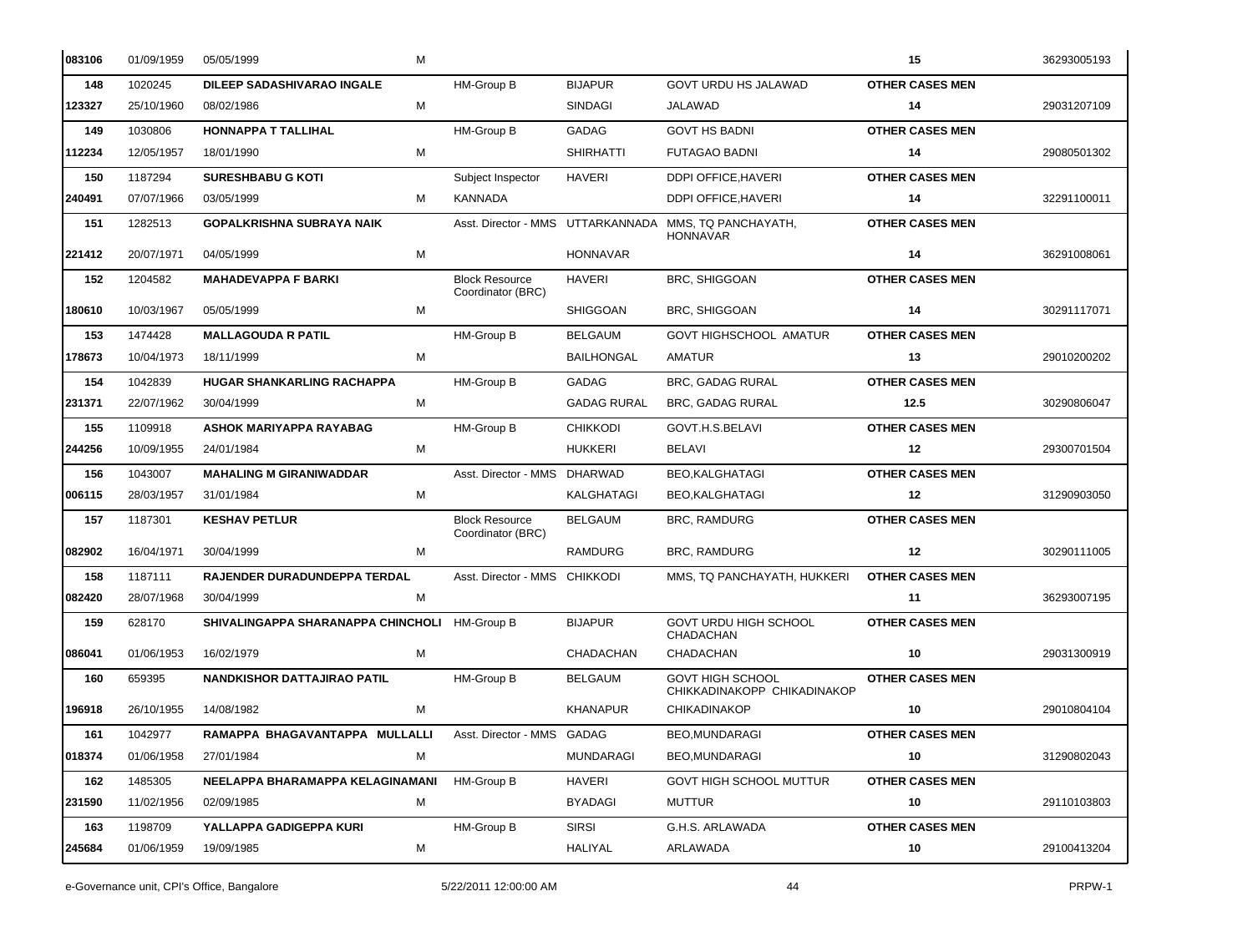| 164    | 1077140    | SOMASHEKHARAPPA HANUMAPPA ASANGI HM-Group B |                       | <b>HAVERI</b>          | <b>GOVT HIGH SCHOOL</b><br><b>BUDAPANHALLI</b>       | <b>OTHER CASES MEN</b> |             |
|--------|------------|---------------------------------------------|-----------------------|------------------------|------------------------------------------------------|------------------------|-------------|
| 100246 | 01/06/1953 | 31/08/1985<br>м                             |                       | <b>BYADAGI</b>         | <b>BUDAPANAHALLI</b>                                 | 8                      | 29110102701 |
| 165    | 880417     | <b>SOMANAGOUDA Y PATIL</b>                  | <b>HM-Group B</b>     | <b>DHARWAD</b>         | <b>GHS BETADUR</b>                                   | <b>OTHER CASES MEN</b> |             |
| 110612 | 01/06/1953 | М<br>23/11/1979                             |                       | <b>KUNDAGOL</b>        | <b>BETADUR</b>                                       | 6                      | 29090400605 |
| 166    | 835692     | <b>VISHWESHWAR NARAYAN BHAT</b>             | HM-Group B            | <b>SIRSI</b>           | <b>GHS HALLIBAIL</b>                                 | <b>OTHER CASES MEN</b> |             |
| 244865 | 01/04/1953 | 14/08/1980<br>М                             |                       | <b>SIDDAPUR</b>        | HALLIBAIL                                            | 6                      | 29100623403 |
| 167    | 803879     | <b>SHRI DAYANAND U GOUDER</b>               | <b>HM-Group B</b>     |                        | UTTARKANNADA GOVT COMPOSITE HS<br><b>NADUMASKERI</b> | <b>OTHER CASES MEN</b> |             |
| 097379 | 05/04/1954 | М<br>06/09/1980                             |                       | KUMTA                  | <b>NADUMASKERI</b>                                   | 6                      | 29100500106 |
| 168    | 1047544    | <b>BABU B NANDAGAON</b>                     | <b>HM-Group B</b>     | <b>CHIKKODI</b>        | <b>GHS DARUR</b>                                     | <b>OTHER CASES MEN</b> |             |
| 176978 | 01/11/1953 | 09/09/1980<br>М                             |                       | ATHANI                 | <b>DARUR</b>                                         | 6                      | 29300102204 |
| 169    | 986951     | LAXMAN NINGAPPA MISHENNAWAR                 | HM-Group B            | <b>BIJAPUR</b>         | <b>GOVT HIGH SCHOOL TAKKALAKI</b>                    | <b>OTHER CASES MEN</b> |             |
| 237257 | 01/01/1953 | 17/09/1980<br>М                             |                       | BIJAPUR RURAL TAKKALKI |                                                      | 6                      | 29030509808 |
| 170    | 922109     | <b>GURURAJ P UMARJI</b>                     | HM-Group B            | <b>BELGAUM</b>         | GOVT HIGHSCHOOL (URDU)<br><b>KITTUR</b>              | <b>OTHER CASES MEN</b> |             |
| 228777 | 22/05/1957 | M<br>03/11/1980                             |                       | <b>BAILHONGAL</b>      | <b>KITTUR</b>                                        | 6                      | 29010206718 |
| 171    | 632904     | <b>MOHAMAD ASGAR ALI</b>                    | HM-Group B            | <b>HAVERI</b>          | <b>GOVT HIGH SCH GANGAPUR</b>                        | <b>OTHER CASES MEN</b> |             |
| 052141 | 04/12/1954 | 20/08/1982<br>М                             |                       | RANNEBENNUR            | GANGAPUR                                             | 6                      | 29111402603 |
| 172    | 1043041    | <b>SULEMAN MOHAMMEDGOUS MULLA</b>           | HM-Group B            | <b>DHARWAD</b>         | <b>GHS BAGADAGERI</b>                                | <b>OTHER CASES MEN</b> |             |
| 004836 | 22/07/1960 | м<br>25/01/1984                             |                       | KALGHATAGI             | BAGADAGERI                                           | 6                      | 29090300602 |
| 173    | 1022329    | <b>MANASOORSAB BABUSAB WATHAR</b>           | HM-Group B            | <b>BIJAPUR</b>         | <b>GOVT HIGH SCHOOL ASKI</b>                         | <b>OTHER CASES MEN</b> |             |
| 090891 | 01/06/1958 | 26/01/1984<br>M                             |                       | SINDAGI                | ASKI                                                 | 6                      | 29031201104 |
| 174    | 1156401    | <b>MOHAN DEVENDRAPPA KAMBAR</b>             | HM-Group B            | BELGAUM                | <b>GOVT HIGHSCHOOL LAKKUNDI</b>                      | <b>OTHER CASES MEN</b> |             |
| 116231 | 01/05/1953 | 27/01/1984<br>м                             |                       | <b>BAILHONGAL</b>      | LAKKUNDI                                             | 6                      | 29010207702 |
| 175    | 1110557    | SIDDAPPA BAGAPPA PATIL                      | HM-Group B            | <b>CHIKKODI</b>        | GOVT. H.S.                                           | <b>OTHER CASES MEN</b> |             |
| 091935 | 01/04/1953 | 30/01/1984<br>M                             |                       | <b>CHIKODI</b>         | <b>KABBUR</b>                                        | 6                      | 29300507409 |
| 176    | 1111885    | PAGAD CHANDRAHAS MAHARUDRAPPA               | <b>HM-Group B</b>     | <b>BELGAUM</b>         | GOVT HIGHSCHOOL KATRIDADDI<br>KULAVALLI              | <b>OTHER CASES MEN</b> |             |
| 209739 | 30/08/1960 | 30/01/1984<br>M                             |                       | <b>BAILHONGAL</b>      | KULAVALLI                                            |                        | 29010207110 |
| 177    | 1110217    | <b>SANGANAGOUDA B PATIL</b>                 | HM-Group B            | <b>BAGALKOT</b>        | <b>GOVT HS KALATIPPI</b>                             | <b>OTHER CASES MEN</b> |             |
| 139137 | 01/08/1958 | М<br>31/01/1984                             |                       | JAMAKHANDI             | KALTIPPI                                             | 6                      | 29020903802 |
| 178    | 1043432    | <b>SURENDRA BABU UGARE</b>                  | HM-Group B            | <b>CHIKKODI</b>        | GOVT H.S.                                            | <b>OTHER CASES MEN</b> |             |
| 016734 | 01/08/1958 | 31/01/1984<br>М                             |                       | KAGWAD                 | <b>SHIRGUPPI</b>                                     | 6                      | 29301301511 |
| 179    | 1156533    | PARAMESHAPPA MAHADEVAPPA ARAGOL             | HM-Group B            | HAVERI                 | <b>GOVT HIGH SCH HOSAHALLI</b>                       | <b>OTHER CASES MEN</b> |             |
| 116524 | 30/07/1959 | 31/01/1984<br>M                             |                       | SAVANUR                | HOSAHALLI                                            | 6                      | 29111602305 |
| 180    | 1020254    | ARJUN BASAPPA BIRADARPATIL                  | HM-Group B            | <b>BAGALKOT</b>        | GHS DAVALESHWAR                                      | <b>OTHER CASES MEN</b> |             |
| 182410 | 01/06/1960 | 01/02/1984<br>М                             |                       | <b>MUDHOL</b>          | <b>DHAVALESHWAR</b>                                  | 6                      | 29021102309 |
|        |            | e-Governance unit, CPI's Office, Bangalore  | 5/22/2011 12:00:00 AM |                        | 45                                                   |                        | PRPW-1      |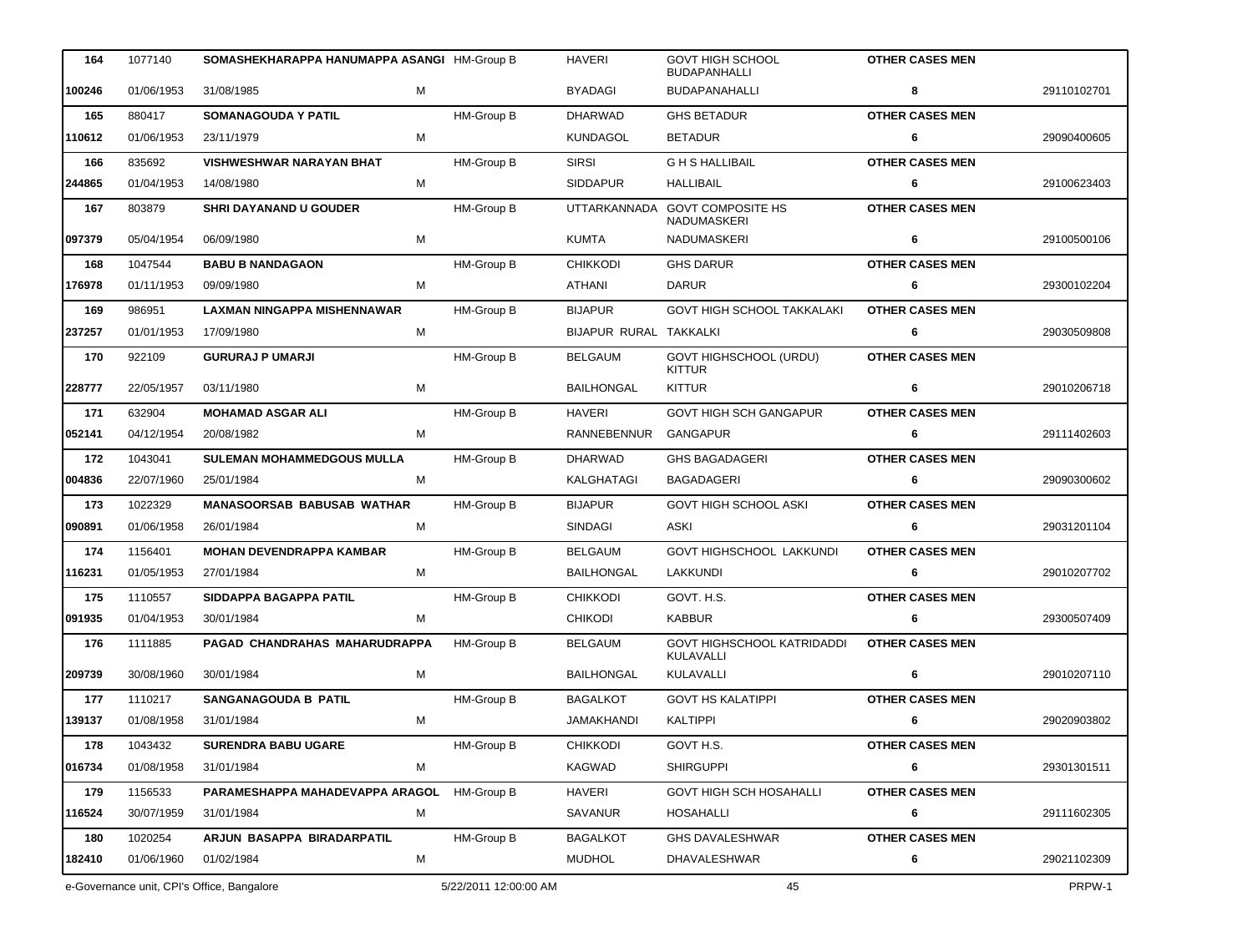| 181    | 1142662    | <b>BHAGAPPA BHIMASHYA KALAL</b>                 | <b>HM-Group B</b>     | <b>CHIKKODI</b>    | GOVT.H.S                    | <b>OTHER CASES MEN</b> |             |
|--------|------------|-------------------------------------------------|-----------------------|--------------------|-----------------------------|------------------------|-------------|
| 224485 | 01/06/1959 | 20/02/1984<br>M                                 |                       | KAGWAD             | UGAR K.D.                   | 6                      | 29301301926 |
| 182    | 1198314    | LAXMAN RAMAPPA METAGUDD                         | HM-Group B            | <b>BAGALKOT</b>    | <b>GHS ARAKERI</b>          | <b>OTHER CASES MEN</b> |             |
| 183069 | 20/01/1960 | 01/06/1984<br>M                                 |                       | BILAGI             | ARAKERI                     | 6                      | 29020600406 |
| 183    | 1156853    | O K GURUSHANTAIAH                               | HM-Group B            | <b>DHARWAD</b>     | <b>GHS HIREHARKUNI</b>      | <b>OTHER CASES MEN</b> |             |
| 113090 | 01/06/1961 | 11/07/1984<br>М                                 |                       | KUNDAGOL           | HIREHARAKUNNI               | 6                      | 29090402404 |
| 184    | 1327026    | <b>ASHOK BHIMAPPA BYAKODI</b>                   | <b>HM-Group B</b>     | <b>BELGAUM</b>     | GOVT HIGHSCHOOL HOOLI       | <b>OTHER CASES MEN</b> |             |
| 145460 | 01/06/1955 | 30/07/1984<br>M                                 |                       | SOUNDATTI          | HOOLI                       | 6                      | 29011204105 |
| 185    | 1042576    | <b>MURTUJASAB DASTAGIRSAB SARCAVAS</b>          | <b>HM-Group B</b>     | GADAG              | <b>GOVT HS KOTUMACHAGI</b>  | <b>OTHER CASES MEN</b> |             |
| 124483 | 21/07/1961 | 31/07/1984<br>M                                 |                       | <b>GADAG RURAL</b> | KOTUMACHAGI                 | 6                      | 29080601907 |
| 186    | 1282066    | <b>B H KANKAPPANAVAR</b>                        | <b>HM-Group B</b>     | <b>HAVERI</b>      | GOVT HIGH SCH ICCHANGI      | <b>OTHER CASES MEN</b> |             |
| 246571 | 08/04/1955 | 01/08/1984<br>M                                 |                       | SAVANUR            | <b>ICHHANGI</b>             | 6                      | 29111603002 |
| 187    | 1021091    | KADASHIDDESHWAR HANAMAPPA BALLUR HM-Group B     |                       | <b>BAGALKOT</b>    | <b>GHS MADHABHAVI</b>       | <b>OTHER CASES MEN</b> |             |
| 179565 | 22/06/1960 | 01/08/1984<br>M                                 |                       | <b>MUDHOL</b>      | MADHABHAVI                  | 6                      | 29021104505 |
| 188    | 1156462    | JAYASHANKAR B KARALAKATTI                       | <b>HM-Group B</b>     | <b>BELGAUM</b>     | GOVT HIGHSCHOOL CHULAKI     | <b>OTHER CASES MEN</b> |             |
| 140240 | 20/12/1956 | 03/08/1984<br>M                                 |                       | SOUNDATTI          | CHULAKI                     | 6                      | 29011201802 |
| 189    | 1266939    | GURUNATHAPPA JAGADEVAPPA ALLAGI                 | <b>HM-Group B</b>     | <b>BIJAPUR</b>     | GOVT HIGH SCHOOL LINGADALLI | <b>OTHER CASES MEN</b> |             |
| 034839 | 11/08/1957 | 09/08/1984<br>М                                 |                       | MUDDEBIHAL         | LINGADALLI                  | 6                      | 29031010302 |
| 190    | 10211791   | HANAMANT BHIMAPPA SHEDABAL                      | <b>HM-Group B</b>     | <b>CHIKKODI</b>    | <b>GHS CHIKKUD</b>          | <b>OTHER CASES MEN</b> |             |
| 243141 | 01/06/1960 | 09/08/1984<br>M                                 |                       | ATHANI             | <b>CHIKKUD</b>              | 6                      | 29300110801 |
| 191    | 1141063    | <b>SURESH SIDRAMAPPA SULAKOD</b>                | <b>HM-Group B</b>     | <b>CHIKKODI</b>    | <b>GHS RADDERHATTI</b>      | <b>OTHER CASES MEN</b> |             |
| 030316 | 27/07/1960 | 11/08/1984<br>M                                 |                       | ATHANI             | RADDERHATTI                 | 6                      | 29300109402 |
| 192    | 1156396    | HANAMARADDI SHIVARADDI<br><b>DEVARADDIYAVAR</b> | HM-Group B            | DHARWAD            | <b>GHS HALKUSUGAL</b>       | <b>OTHER CASES MEN</b> |             |
| 013514 | 21/07/1956 | м<br>16/08/1984                                 |                       | <b>NAVALGUND</b>   | HALKUSUGAL                  | 6                      | 29090502204 |
| 193    | 1142475    | <b>SURYAKANT MADURAY PAATIL</b>                 | HM-Group B            | <b>CHIKKODI</b>    | GOVT H.S.                   | <b>OTHER CASES MEN</b> |             |
| 239017 | 01/08/1959 | 16/08/1984<br>M                                 |                       | ATHANI             | PARTHANHALLI                | 6                      | 29300106505 |
| 194    | 1644767    | <b>B C ARAGANJI</b>                             | HM-Group B            | <b>CHIKKODI</b>    | GOVT H.S.                   | <b>OTHER CASES MEN</b> |             |
| 046062 | 21/03/1960 | 16/08/1984<br>М                                 |                       | <b>HUKKERI</b>     | <b>GUDAS</b>                | 6                      | 29300702904 |
| 195    | 1267019    | <b>BASAVARAJ CHIDANAND ALATAGI</b>              | HM-Group B            | <b>BELGAUM</b>     | GOVT HIGHSCHOOL KALAHAL     | <b>OTHER CASES MEN</b> |             |
| 093887 | 14/10/1958 | 17/08/1984<br>M                                 |                       | RAMDURG            | KALAHAL                     | 6                      | 29011104902 |
| 196    | 1201744    | SHIVAYOGAYYA VEERABHADRAYYA<br><b>HIREMATH</b>  | HM-Group B            | GADAG              | <b>GOVT HS SHIRUNJA</b>     | <b>OTHER CASES MEN</b> |             |
| 134449 | 01/06/1958 | 21/08/1984<br>м                                 |                       | <b>GADAG RURAL</b> | <b>SHIRUNJA</b>             | 6                      | 29080605303 |
| 197    | 1156612    | <b>BASAVARAJ P MURASHILLI</b>                   | HM-Group B            | GADAG              | <b>GOVT HS YALISHIRUR</b>   | <b>OTHER CASES MEN</b> |             |
| 120300 | 08/05/1959 | м<br>29/08/1984                                 |                       | <b>GADAG RURAL</b> | YALISHIRUR                  | 6                      | 29080605503 |
| 198    | 1141443    | SHIVALINGAPPA PRABHURAY CHOUDHARI HM-Group B    |                       | <b>CHIKKODI</b>    | G.H.S AWARKHOD              | <b>OTHER CASES MEN</b> |             |
|        |            | e-Governance unit, CPI's Office, Bangalore      | 5/22/2011 12:00:00 AM |                    | 46                          |                        | PRPW-1      |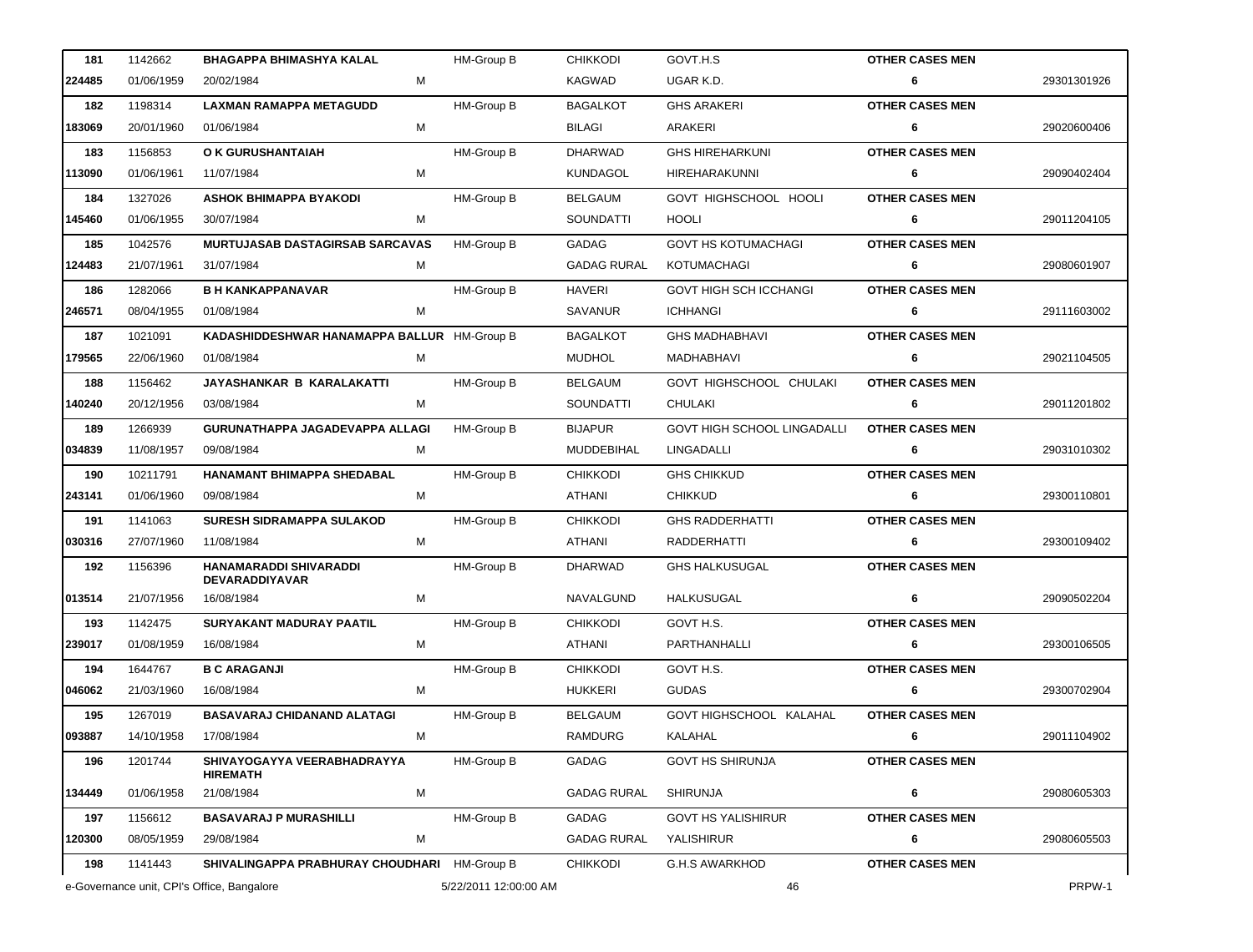| 095168 | 01/06/1960 | 29/08/1984<br>М                                    |                   | ATHANI           | <b>AWARKHOD</b>                                  | 6                      | 29300100204 |
|--------|------------|----------------------------------------------------|-------------------|------------------|--------------------------------------------------|------------------------|-------------|
| 199    | 1109969    | <b>MURIGEPPA YALLAPPA RAWOOL</b>                   | HM-Group B        | <b>BELGAUM</b>   | GOVT HIGHSCHOOL MADALUR                          | <b>OTHER CASES MEN</b> |             |
| 115688 | 09/06/1961 | М<br>31/08/1984                                    |                   | SOUNDATTI        | <b>MADALUR</b>                                   | 6                      | 29011207304 |
| 200    | 1143322    | GIRAMALLAPPA SIDDAPPA SHETYANAVAR HM-Group B       |                   | <b>CHIKKODI</b>  | <b>GHS KANKANWADI</b>                            | <b>OTHER CASES MEN</b> |             |
| 235061 | 25/10/1956 | 03/09/1984<br>M                                    |                   | RAIBAG           | KANKANWADI                                       | 6                      | 29301002923 |
| 201    | 1117336    | VITTAPPA MALLAPPA PATIL                            | HM-Group B        | <b>BELGAUM</b>   | GOVT HIGHSCHOOL OBALAPUR                         | <b>OTHER CASES MEN</b> |             |
| 093979 | 05/01/1958 | 12/11/1984<br>M                                    |                   | RAMDURG          | <b>OBALAPUR</b>                                  | 6                      | 29011108306 |
| 202    | 1156476    | <b>SHRI G F TORAGAL</b>                            | HM-Group B        | <b>DHARWAD</b>   | <b>GHS NAVALLI</b>                               | <b>OTHER CASES MEN</b> |             |
| 230236 | 22/07/1960 | 01/01/1985<br>М                                    |                   | <b>NAVALGUND</b> | NAVALLI                                          | 6                      | 29090504302 |
| 203    | 1176475    | ISHWARAPPA G HADIMANI                              | <b>HM-Group B</b> | <b>CHIKKODI</b>  | GOVT. H.S.                                       | <b>OTHER CASES MEN</b> |             |
| 058435 | 01/06/1955 | 18/09/1986<br>М                                    |                   | <b>CHIKODI</b>   | <b>NAGARMUNNOLI</b>                              | 6                      | 29300510605 |
| 204    | 1039101    | <b>V B HUGAR</b>                                   | <b>HM-Group B</b> | <b>HAVERI</b>    | GOVT HIGH SCHOOL HAVANUR                         | <b>OTHER CASES MEN</b> |             |
| 179780 | 05/04/1956 | 05/12/1987<br>М                                    |                   | <b>HAVERI</b>    | <b>HAVANUR</b>                                   | 6                      | 29110603706 |
| 205    | 1112499    | <b>UMARFARUK A MULLA</b>                           | HM-Group B        | <b>CHIKKODI</b>  | GOVT H.S. SHIRAGAON                              | <b>OTHER CASES MEN</b> |             |
| 241240 | 26/01/1964 | 07/06/1989<br>М                                    |                   | <b>NIPPANI</b>   | <b>SHRIPEWADI</b>                                | 6                      | 29300904003 |
| 206    | 1108208    | <b>VASANT SIDDHARAM NAIK</b>                       | <b>HM-Group B</b> | <b>BIJAPUR</b>   | <b>GOVT HIGH SCHOOL</b><br><b>GANGANAHALLI</b>   | <b>OTHER CASES MEN</b> |             |
| 086174 | 20/07/1963 | 08/06/1989<br>м                                    |                   | SINDAGI          | <b>GANGANAHALLI</b>                              | 6                      | 29031204703 |
| 207    | 979539     | <b>N H VADGOANKAR</b>                              | <b>HM-Group B</b> | <b>BELGAUM</b>   | <b>GOVT HIGH SCHOOL</b><br>MANGENAKOPP MANGENKOP | <b>OTHER CASES MEN</b> |             |
| 211770 | 15/06/1954 | 23/08/1989<br>М                                    |                   | <b>KHANAPUR</b>  | <b>MANGENKOP</b>                                 | 6                      | 29010815306 |
| 208    | 1155489    | VEERBHADRAPPA PUNDLIKAPPA JAKOJI                   | <b>HM-Group B</b> | <b>DHARWAD</b>   | <b>GHS TIRLAPUR</b>                              | <b>OTHER CASES MEN</b> |             |
| 153940 | 12/03/1965 | 31/10/1989<br>М                                    |                   | NAVALGUND        | <b>TIRLAPUR</b>                                  | 6                      | 29090505503 |
| 209    | 1176024    | LAKKAPPA IRAPPA KOLAVI                             | <b>HM-Group B</b> | <b>CHIKKODI</b>  | <b>GHS PALBHAVI</b>                              | <b>OTHER CASES MEN</b> |             |
| 243836 | 01/06/1962 | 22/12/1989<br>M                                    |                   | RAIBAG           | PALBHAVI                                         | 6                      | 29301004708 |
| 210    | 1146396    | SHIVANAGOUDA NIMBANAGOUDA PATIL                    | HM-Group B        | <b>BAGALKOT</b>  | <b>GHS HIREMAGI</b>                              | <b>OTHER CASES MEN</b> |             |
| 175903 | 01/06/1958 | 03/01/1990<br>M                                    |                   | <b>HUNAGUND</b>  | <b>HIRE MAGI</b>                                 | 6                      | 29020707203 |
| 211    | 1138622    | VIJAYAKUMAR MALLIKARJUN MAGADUM                    | <b>HM-Group B</b> | <b>BELGAUM</b>   | GOVT HIGHSCHOOL MARKUMBI                         | <b>OTHER CASES MEN</b> |             |
| 115800 | 21/07/1964 | 01/02/1990<br>М                                    |                   | <b>SOUNDATTI</b> | <b>MARKUMBI</b>                                  | 6                      | 29011207004 |
| 212    | 1155660    | <b>ABDULGAFFAR MOHAMMADGOUS</b><br><b>KAMALSHA</b> | HM-Group B        | <b>DHARWAD</b>   | <b>GHS IBRAHIMPUR</b>                            | <b>OTHER CASES MEN</b> |             |
| 004803 | 15/03/1960 | 06/03/1990<br>М                                    |                   | NAVALGUND        | <b>IBRAHIMPUR</b>                                | 6                      | 29090502602 |
| 213    | 997892     | ASHOK HANAMANTAPPA BELLAD                          | HM-Group B        | <b>BAGALKOT</b>  | <b>GHS MURADI</b>                                | <b>OTHER CASES MEN</b> |             |
| 178120 | 15/10/1961 | 01/10/1990<br>М                                    |                   | <b>HUNAGUND</b>  | <b>MURADI</b>                                    | 6                      | 29020712503 |
| 214    | 1169771    | <b>SHIVARAM N HEGDE</b>                            | HM-Group B        | <b>SIRSI</b>     | GOVT HIGHSCHOOL DEVANALLI                        | <b>OTHER CASES MEN</b> |             |
| 232789 | 13/03/1961 | 20/10/1990<br>М                                    |                   | <b>SIRSI</b>     | DEVANALLI                                        | 6                      | 29100306303 |
| 215    | 1176774    | <b>MOHMMADSAHEB A MUJAWAR</b>                      | HM-Group B        | <b>BAGALKOT</b>  | <b>GHS BUDIHAL SA</b>                            | <b>OTHER CASES MEN</b> |             |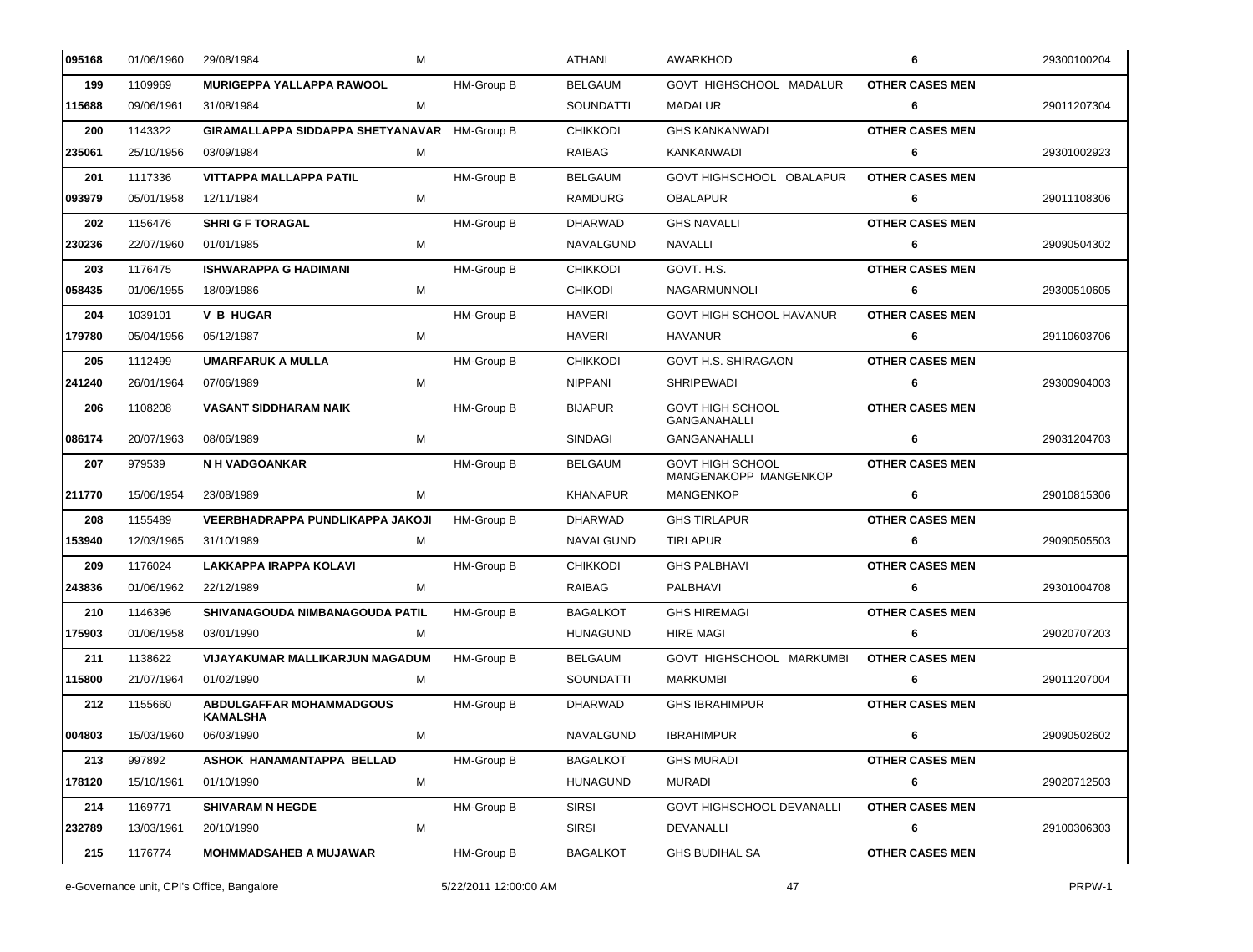| 243734 | 04/06/1958 | 14/11/1990                           | м                                          | <b>BILAGI</b>     | BUDIHAL (SA)                                    | 6                      | 29020601404 |
|--------|------------|--------------------------------------|--------------------------------------------|-------------------|-------------------------------------------------|------------------------|-------------|
| 216    | 1197880    | PRABHAKAR CHIKKANMANE                | HM-Group B                                 | <b>SIRSI</b>      | G H S KIRWATTI                                  | <b>OTHER CASES MEN</b> |             |
| 037301 | 01/03/1966 | 27/12/1990                           | м                                          | YELLAPUR          | <b>KIRAVATTI</b>                                | 6                      | 29100707009 |
| 217    | 1157065    | A M KARAJAGI                         | HM-Group B                                 | <b>HAVERI</b>     | GOVT HIGH SCHOOL GALAGNATH                      | <b>OTHER CASES MEN</b> |             |
| 235506 | 22/06/1958 | 20/02/1991                           | М                                          | <b>HAVERI</b>     | GALAGNATH                                       | 6                      | 29110608302 |
| 218    | 1157653    | <b>M N ADIVEPPANAVAR</b>             | HM-Group B                                 | <b>HAVERI</b>     | <b>GOVT HIGH SCH MANTRODI</b>                   | <b>OTHER CASES MEN</b> |             |
| 133025 | 20/05/1967 | 07/09/1992                           | M                                          | SAVANUR           | <b>MANTARAWADI</b>                              | 6                      | 29111604902 |
| 219    | 1378024    | SUBBANNA HANAMANT PRABHAKAR          | HM-Group B                                 | <b>BELGAUM</b>    | GOVT HIGHSCHOOL (BANNUR LT)<br><b>BANNUR</b>    | <b>OTHER CASES MEN</b> |             |
| 025649 | 10/04/1964 | 26/07/1994                           | М                                          | <b>RAMDURG</b>    | <b>BANNUR</b>                                   | 6                      | 29011100403 |
| 220    | 1418759    | SHRIKANT DYAVAPPA CHALAWADI          | HM-Group B                                 | <b>CHIKKODI</b>   | <b>GHS HARUGERI</b>                             | <b>OTHER CASES MEN</b> |             |
| 177855 | 01/06/1962 | 27/07/1994                           | М                                          | RAIBAG            | HARUGERI                                        | 6                      | 29301002040 |
| 221    | 1282813    | <b>MALLAPPA D CHANNAGIRI</b>         | HM-Group B                                 | <b>HAVERI</b>     | <b>GOVT HIGH SCH CHANDAPUR</b>                  | <b>OTHER CASES MEN</b> |             |
| 179418 | 13/05/1964 | 29/07/1994                           | М                                          | <b>SHIGGOAN</b>   | <b>CHANDAPUR</b>                                | 6                      | 29111701404 |
| 222    | 1378675    | <b>MAHESH APPASAHEB DHALE</b>        | HM-Group B                                 | <b>CHIKKODI</b>   | <b>GHS NIPANAL</b>                              | <b>OTHER CASES MEN</b> |             |
| 177775 | 01/06/1969 | 29/07/1994                           | М                                          | RAIBAG            | <b>NIPNAL</b>                                   | 6                      | 29301004410 |
| 223    | 446277     | <b>KRISHNA GOVINDAPPA YALIWAL</b>    | HM-Group B                                 | <b>SIRSI</b>      | <b>G.H.S KAWALWAD</b>                           | <b>OTHER CASES MEN</b> |             |
| 121561 | 06/01/1955 | 18/08/1994                           | М                                          | HALIYAL           | KAVALAWADA                                      | 6                      | 29100417804 |
| 224    | 1499346    | <b>SRINIVAS GURAYYA KARETI</b>       | <b>HM-Group B</b>                          | <b>BELGAUM</b>    | GOVT HIGH SCHOOL SURPUR<br><b>KERWAD SURPUR</b> | <b>OTHER CASES MEN</b> |             |
| 211686 | 01/06/1968 | 08/09/1994                           | М                                          | <b>KHANAPUR</b>   | <b>SURPUR</b>                                   | 6                      | 29010818304 |
| 225    | 1156568    | <b>CHANDRASHEKHARAPPA R KAVALI</b>   | HM-Group B                                 | <b>HAVERI</b>     | GOVT URDU HIGH SCH CHIKKERUR OTHER CASES MEN    |                        |             |
| 232658 | 06/03/1955 | 04/01/2008                           | М                                          | <b>HIREKERUR</b>  | <b>CHIKKERUR</b>                                | 6                      | 29110702709 |
| 226    | 1047974    | <b>SHAMBULINGAPPA G SANNANGI</b>     | <b>HM-Group B</b>                          | <b>HAVERI</b>     | GOVT HIGH SCH HALEMANNANGI                      | <b>OTHER CASES MEN</b> |             |
| 038550 | 14/05/1961 | 04/01/2008                           | M                                          | SAVANUR           | HALEMANNANGI                                    | 6                      | 29111601602 |
| 227    | 463648     | <b>CHANNABASAPPA V GOUDAKKANAVAR</b> | <b>HM-Group B</b>                          | <b>SIRSI</b>      | GPU SHIVAJI C. HALIYAL                          | <b>OTHER CASES MEN</b> |             |
| 040219 | 01/04/1955 | 17/03/1979                           | M                                          | HALIYAL           | <b>HALIYAL</b>                                  | 5                      | 29100428007 |
| 228    | 979965     | YALLAPPA RYAVAPPA MADAGI             | HM-Group B                                 | <b>BELGAUM</b>    | GOVT HIGHSCHOOL CHUNCHNUR OTHER CASES MEN       |                        |             |
| 061473 | 25/08/1960 | 18/10/1990                           | м                                          | RAMDURG           | <b>CHUNCHNUR</b>                                | 4                      | 29011102208 |
| 229    | 1147296    | HANAMANTHARAO R KULAKARNI            | <b>HM-Group B</b>                          | <b>DHARWAD</b>    | <b>GHS MALALI</b>                               | <b>OTHER CASES MEN</b> |             |
| 100600 | 01/04/1962 | 07/12/1990                           | М                                          | <b>KUNDAGOL</b>   | MALALI                                          | 4                      | 29090403702 |
| 230    | 1791396    | <b>DEEPAK SHRINIVAS KULKARNI</b>     | <b>Block Resource</b><br>Coordinator (BRC) | <b>DHARWAD</b>    | <b>BRC, KALGHATAGI</b>                          | <b>OTHER CASES MEN</b> |             |
| 223728 | 04/06/1969 | 04/05/1999                           | M                                          | KALGHATAGI        | <b>BRC, KALGHATAGI</b>                          | 4                      | 30290903050 |
| 231    | 786606     | VEERATAYYA ANDANAYYA BALAGOD         | Asst. Director - MMS                       | GADAG             | <b>BEO, GADAG CITY</b>                          | <b>OTHER CASES MEN</b> |             |
| 227824 | 21/07/1959 | 05/02/1983                           | м                                          | <b>GADAG CITY</b> | <b>BEO, GADAG CITY</b>                          | 3                      | 31290801042 |
| 232    | 1020166    | BASALINGAPPA YASHAVANTAPPA PATIL     | HM-Group B                                 | <b>BIJAPUR</b>    | GOVT. HIGH SCHOOL HINGANI                       | <b>OTHER CASES MEN</b> |             |